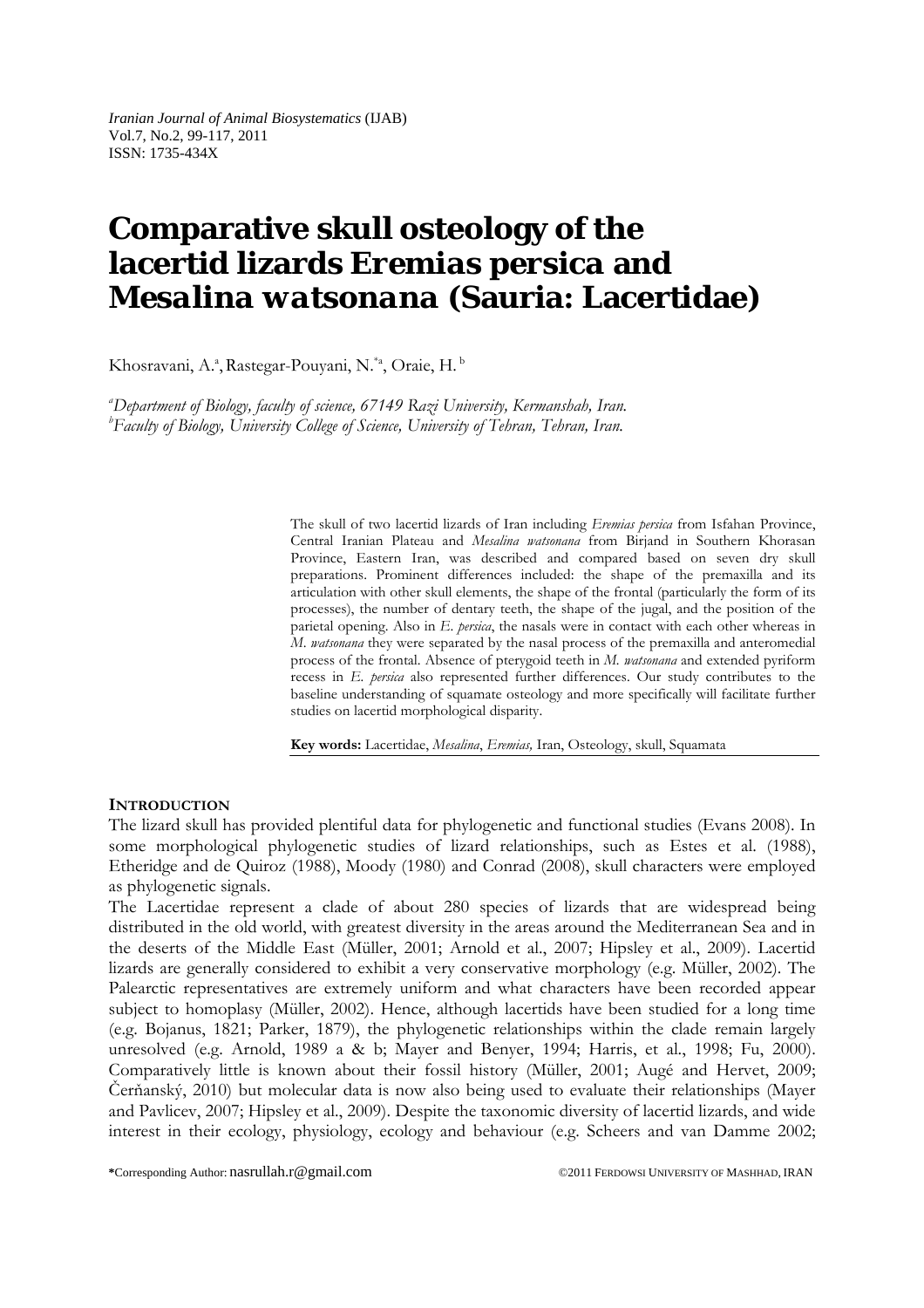Surget-Groba et al., 2006), detailed descriptions of their skulls are not exhaustive in number. Anatomical studies of adult articulated skulls include those on *Lacerta viridis* (Bojanus, 1821; Parker, 1879; Gaupp, 1906), *Takydromus wolteri* (Evans, 2008), *Achanthodactylus boskianus* (El-Toubi and Soliman, 1967), *Gallotia* sp., *Psammodromus* sp., and *Algyroides marchi* (Barhona and Barbadillo, 1997, 1998), *Lacerta agilis* and *Zootoca vivipara* (Parker, 1879; Gaupp, 1900; Goodrich, 1930). The relationship between the skull roofing bones and cephalic scales in *Lacerta* and *Podarcis* was recently explored by Costantini et al. (2010).

The lacertid genus *Eremias* Fitzinger, 1834 encompasses about 37 species of mostly sand, steppe, and desert dwelling lizards which are distributed from northern China, Mongolia, Korea, and Central and southwest Asia to southeastern Europe (Rastegar-Pouyani and Nilson, 1997; Rastegar-Pouyani and Rastegar-Pouyani, 2001). The genus is Central Asian in its relationships and affinities (Szczerbak, 1974; Anderson, 1999). About 15 species of the genus *Eremias* occur on the Iranian Plateau, mostly in northern, central, and eastern regions (Rastegar-Pouyani and Nilson, 1997; Anderson, 1999).

Szczerbak (1974) revised *Eremias* and divided it into two distinct genera based on morphological characters: *Mesalina* Gray, 1838 and *Eremias* Fitzinger, 1834, thus the genus *Mesalina* was resurrected for the characteristic groups of 14-15 small lacertid species found in desert and semidesert regions of North Africa and the Saharo-Sindian region of Southwest Asia. Arnold (1986) confirmed the holophyly of *Mesalina* based on hemipenial evidence.

*Mesalinia* and *Eremias* belong to a clade named Eremiainae (Arnold et al., 2007), which includes all Afrotropical species and four genera that are distributed mainly in xeric areas of North Africa and non-tropical Asia (*Eremias*, *Acanthodactylus*, *Mesalina* and *Ophisops*). Morphological studies demonstrated phylogenetic structures within this unit (Arnold, 1989a, b, 1991). Subsequent molecular studies (Harris et al., 1998; Fu, 1998, 2000; Arnold et al., 2007) support this relationship.

*Eremias persica* and *Mesalina watsonana* are common throughout the central and eastern Iranian Plateau on open slopes and plains. They are found on a variety of surfaces including gravel alluvium, silt and gravel, sand and gravel, dry loose and compacted loess, gravel and rock, and Hamada (Anderson, 1999; Rastegar-Pouyani et al., 2007). The vegetation is almost always open steppe such as *Artemisia*  and *Zygophylum*. The lizards traverse around the base of shrubs when pursued, breaking cover when hard-pressed and running directly for the nearest large shrub. Their diet is composed of spiders, crickets, beetles, ants and other small insects (Anderson, 1999; Rastegar-Pouyani et al., 2007). They stay near the bushes and darting forward to capture insects attracted the shrubs (Anderson, 1999; Rastegar-Pouyani et al., 2007).

In this paper, we compare the skull anatomy of *Eremias persica* and *Mesalina watsonana* to further confirm the generic difference between these taxa.

### **MATERIAL AND METHODS**

Specimens examined in this study were collected in the field during 2005–2007 in different localities (*Eremias persica* collected from Isfahan Province, Central Iranian Plateau and *Mesalina watsonana* from Birjand in Southern Khorasan Province, Eastern Iran). To compare the skull morphology, a series of seven dry skulls of adult specimens was used, i.e. four adult specimens of *E*. *persica* [Skull-Length (SL): 18.33 mm, Skull Height (SH): 6.50mm, Skull Width (SW): 9.61mm], and three adult specimens of *M*. *watsonana* [(SL): 11.18 mm, (SH): 3.50mm, (SW): 5.53mm]. The specimens were prepared according to the standards of skull preparation by Davis and Gore (1893). Following preparation, specimens were labeled and photographs of skulls in lateral, dorsal, and ventral views were taken using stereomicroscope (Olympus SZX12, Japan). The morphological characters listed in Lee (2005) were used as a guide for the morphological survey.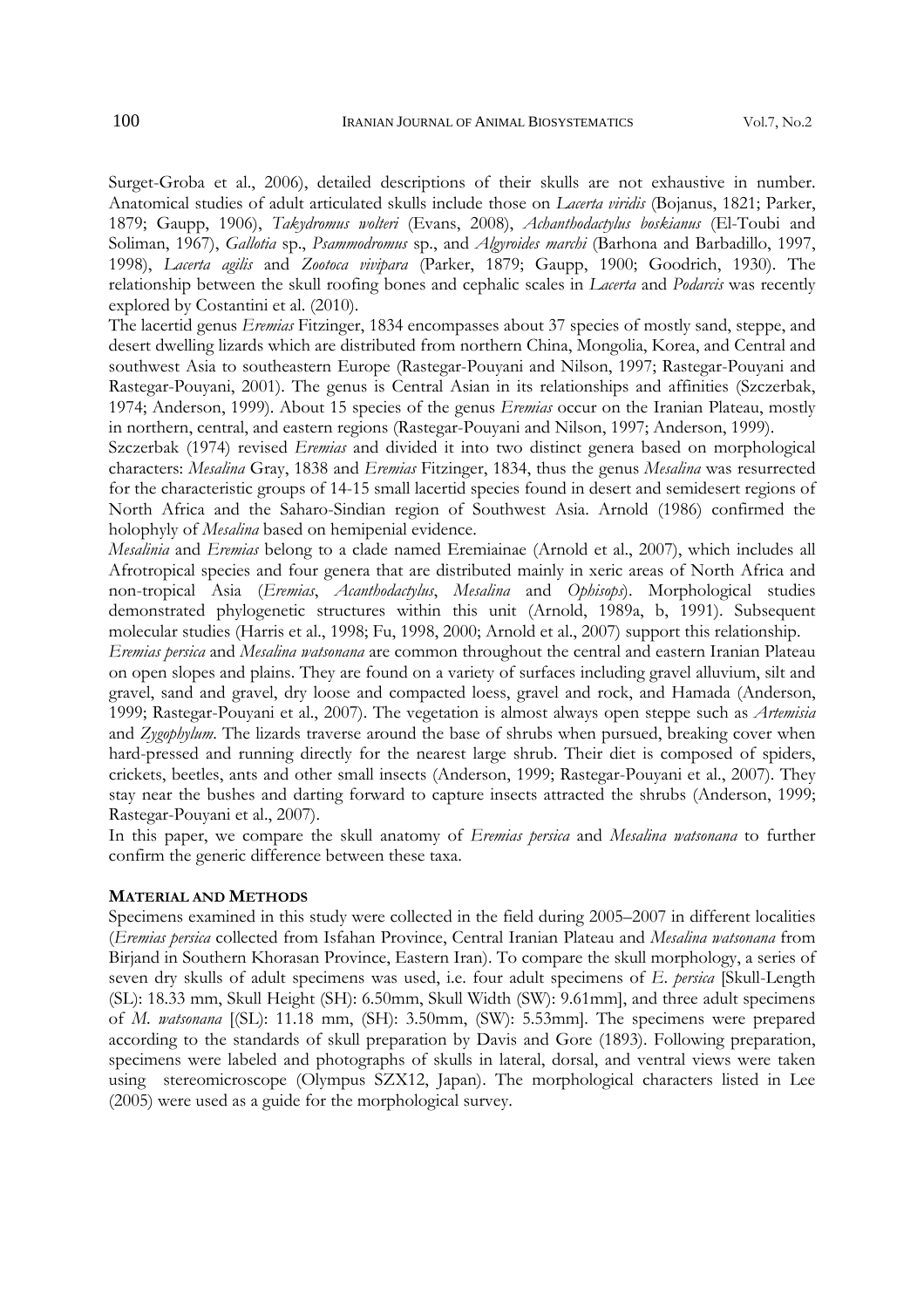| Skull elements                            | Eremias persica                | Mesalina watsonana         |
|-------------------------------------------|--------------------------------|----------------------------|
| <b>Nasals</b>                             | Contacted medially             | Separated                  |
| Posteromedial incisive processes (pip) of | Present                        | Absent                     |
| Premaxilla                                |                                |                            |
| Maxillary teeth                           | $17 - 20$                      | $14 - 16$                  |
| Number of labial foramen (maxillary)      | $5 - 7$                        | 3                          |
| Angle of Supratemporal process with       | $70^{\circ}$                   | $86^\circ$                 |
| parietal body                             |                                |                            |
| Parietal foramen situation                | Near the Frontoparietal suture | Entirely within parietal   |
| Palatines                                 | Contacted                      | Separated                  |
| Ptrygoid                                  | Contacted anteriorly           | Separated                  |
| Ptrygoid teeth                            | Present                        | Absent                     |
| Angle of quadrate process with transverse | $110^{\circ}$                  | $126^\circ$                |
| process (Ptrygoid)                        |                                |                            |
| Number of dentary tooth                   | $20 - 22$                      | 15-17                      |
| Number of mental foramen                  | $6 - 7$                        | $4 - 5$                    |
| Angular (in lateral aspect)               | Bifurcated anteriorly          | Not bifurcated anteriorly  |
| Adductor fossa (afs)                      | Anteriorly bordered by         | Anteriorly not bordered by |
|                                           | Coronoid                       | Coronoid                   |

**TABLE 1-** The main differences in skull elements between *Eremias persica* and *Mesalina watsonana*.

### **RESULTS**

### **THE SKULL OF Eremias persica General features**

The skull of *Eremias persica* is relatively small with large orbits and a small, sharply pointed rostrum (Fig. 1-a, Fig. 2-a). The upper temporal fenestrae are very narrow and obviously small (Fig. 1-c). The bones of the skull roof are very thin but those of the palate are more gracile still (Fig. 1-c). The lower jaw has a tall coronoid process and curved toward ventral margin (Fig. 3-a, 3-b).

# **Premaxilla (pm)**

The premaxilla is a small, robust, unpaired element forming the anterior tip of the snout. It bears a narrow posterodorsally oriented nasal process whose base is narrow and dorsoventrally expanded. More posteriorly it widens before narrowing again and extending between the anteromedial corners of each nasal. The posterolateral end of the premaxilla contacts the maxilla beneath the naris. Anteroventrally, the alveolar border of the premaxilla bears 6–7 small, unicuspid teeth, arranged with three on either side of a median tooth; the median tooth is relatively larger and has a greater apicobasal dimension in relation to the remaining teeth. The premaxilla teeth are relatively curved posteriorly (Fig. 1-a). In ventral view the premaxilla bears two posteromedial incisive processes (pip). This tongue-shaped process extends ventrally and is less than half of the width and one-third the length of an average (or median) premaxillary tooth (Fig. 1-c).

# **Maxilla (m)**

The maxilla is a paired triradiate element, with anterior, dorsal (facial), and suborbital processes, and a strong medial shelf that supports the tooth row between the naris and orbits. In lateral aspect, each maxilla extends approximately half the length of the skull (Fig.1-a). In an anterior to posterior sequence, the dorsal margin of the maxilla contacts the premaxilla, septomaxilla, nasal, prefrontal,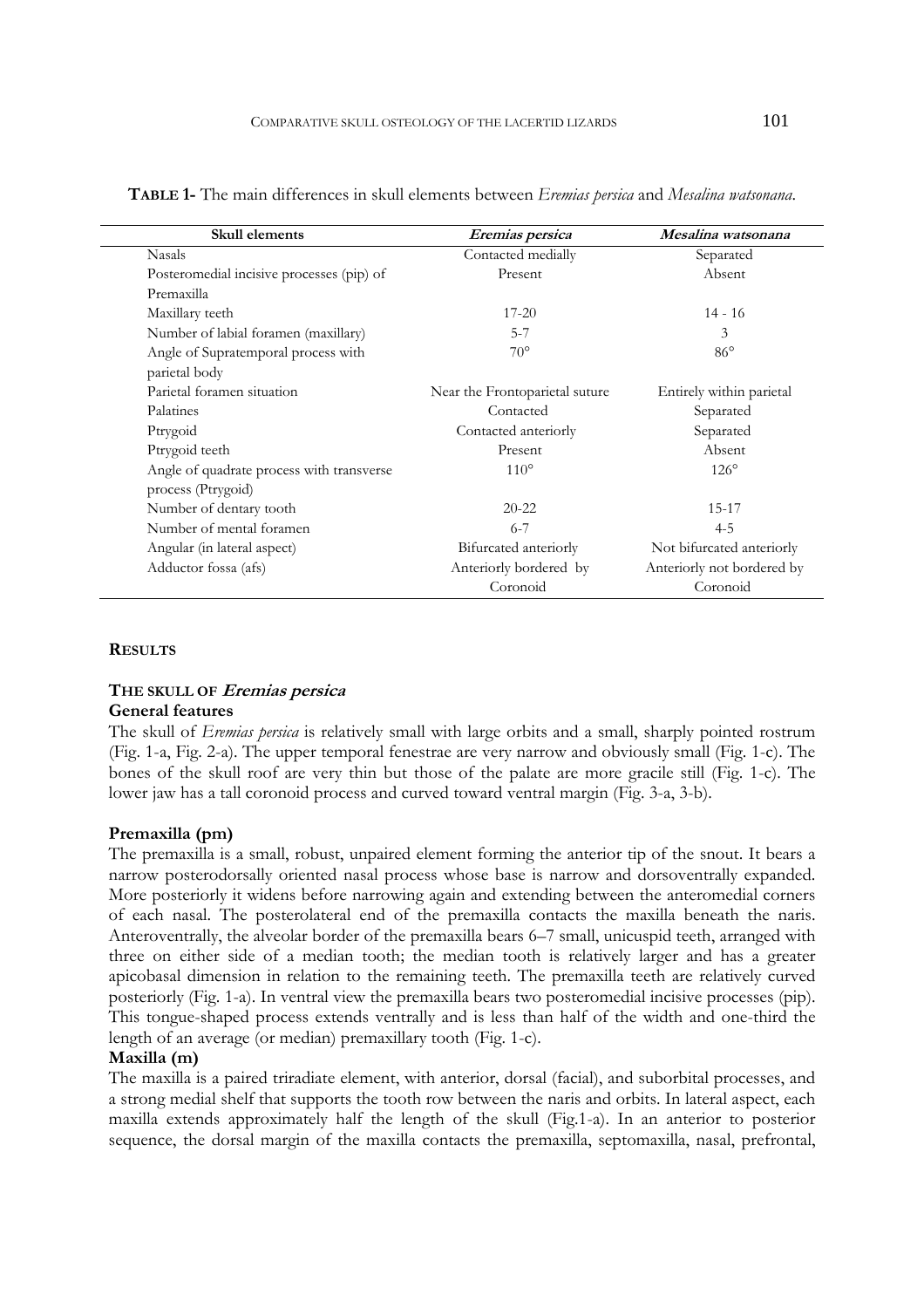lacrimal, and jugal, respectively. The lateral surface of the preorbital facial process of the maxilla forms the ventral and posterodorsal rims of the fenestra exonarina. There are five to seven labial foramina (lf) on the lateral surface. The orientation of the labial foramina shifts from posterior to anterior, so that the posterior foramina are larger than the anterior ones. Most of the foramina are arranged in a semi-straight line that parallels the ventrolateral margin of each maxilla, but two foramina may be located above the level of the 2nd and 3rd anterior foramina (Fig. 2-a). The posterior part of the maxilla**,** bearing the last five to six teeth**,** contributes to the floor of the orbit and is dorsally overlapped by the palatine anteriorly, the jugal laterally, and the ectopterygoid posteriorly. This portion also constitutes the anteromedial rim of the inferior orbital fenestra (iof) and forms the floor of the maxillopalatine foramen anteriorly. The maxillopalatine foramen is less than half the size of the lacrimal foramen. Each maxilla bears 17-20 teeth on a well-developed alveolar shelf, their tips extending backwards (in microscopic view).

#### **Nasal (n)**

The nasal bones are small, ellipsoidal, paired elements which articulate anterolaterally with the frontal process of the maxilla, anteromedially with the nasal process of the premaxilla and posteriorly overlap the frontal, thereby forming most of the roof of the nasal capsules. Anteriorly, the nasal forms the posterodorsal rim of the fenestra exonarina. The dorsal surface of each nasal bears three (right) to five (left) small foramina arranged on an oblique line parallel to the posterolateral margin of the bone (Fig. 1-a).

### **Prefrontal (pref)**

The prefrontals are paired and lie in the anterolateral portion of the skull table and form the anterodorsal rim of the orbit. Together with the frontal and palatines, they border the orbitonasal fenestra that connects the nasal and orbital cavities (Fig. 2-a). Each prefrontal articulates with the frontal and facial process of the maxilla dorsomedially, the maxilla anterodorsally and anterolaterally, and the lacrimal ventrolaterally. The anterior part of the articulation between the prefrontals and the anterolateral processes of the frontal is overlapped by the frontal process of maxilla (Fig. 2-a). The ventrolateral portion of the posterior surface of each prefrontal is notched and forms the medial margin of the lacrimal foramen. Ventral to this foramen, the ventrolateral end of each prefrontal is separated from the lacrimal by connective tissue. Ventral to the prefrontal–frontal suture, each prefrontal bears a foramen, herein termed the prefrontal foramen (pff).

### **Lacrimal (l)**

These are paired sliver-shaped bones which completes the anterior orbit between the prefrontal and the jugal (Fig. 2-a). The lacrimal articulates with the maxilla anteriorly, the prefrontal dorsolaterally and medially and the jugal ventrolaterally and posteromedially.

### **Frontal (f)**

The frontal is a single, hourglass shaped element which lies between the orbits and forms most of the dorsal orbital margin. Anteriorly, the frontal bears five processes: one anteromedial and four anterolateral, which are partially overlapped by the frontal processes of the maxilla and the nasals (Fig. 2-a). The anterolateral processes are thinner and longer than the anteromedial process. The external anterolateral processes extend to the anterior point of the prefrontal and articulate with the facial process of the maxilla laterally and with the prefrontal ventrolaterally. The internal anterolateral processes articulate with the dorsal process of the maxilla laterally and posterolateral margin of the nasals medially. The anteromedial (midline) process of the frontal articulates with the posteromedial margin of each nasal and meets the posterior end of the internasal suture.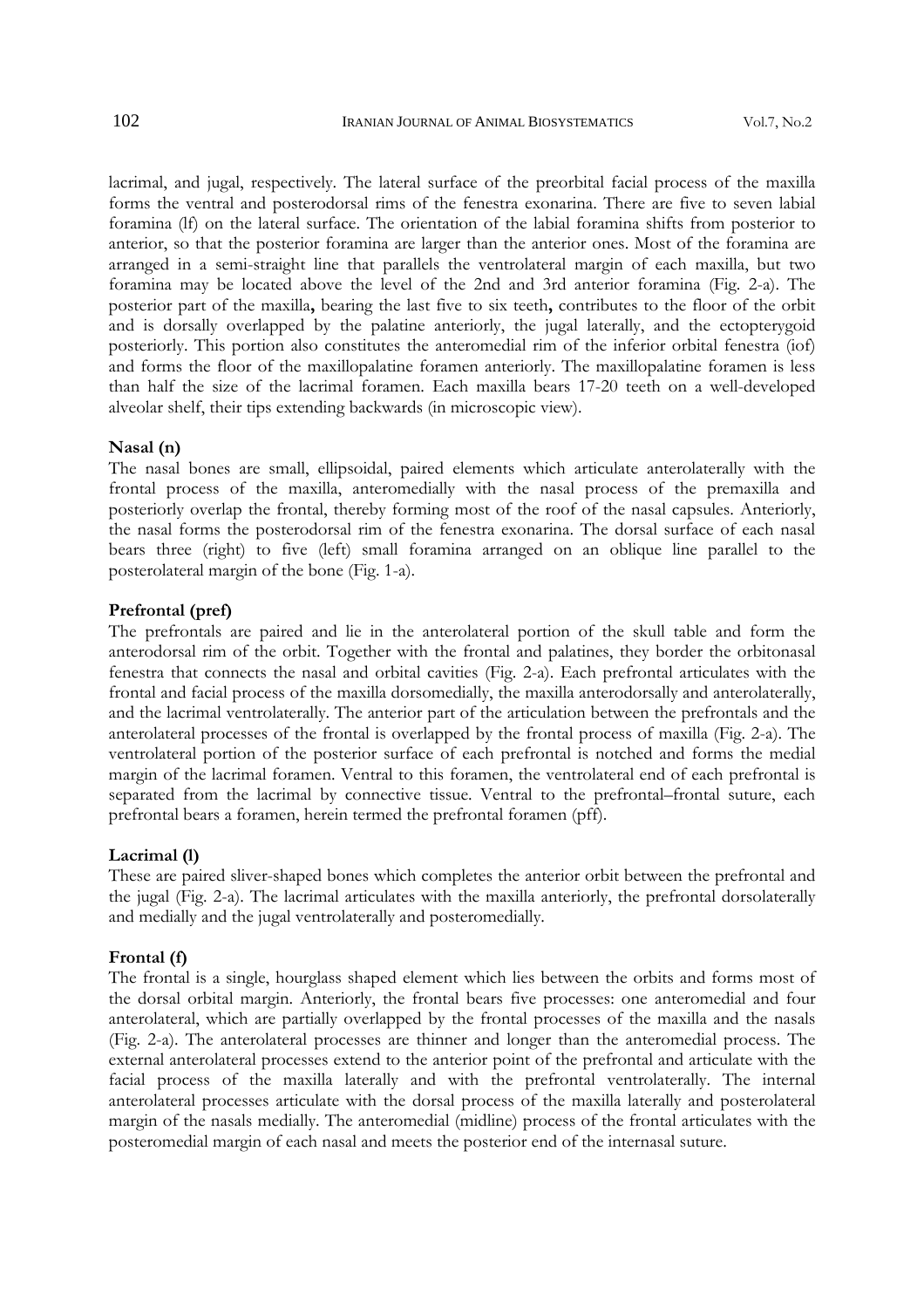

**FIGURE 1.** Dorsal view of the skulls of *Eremias persica* (A) and *Mesalina watsonana* (B). Palatal view (ventral view) of *Eremias persica* (C) and *Mesalina watsonana* (D). Abbreviations: ecp, ectopterygoid; f, frontal; fm, foramen magnum oc, occipital; pbas, parabasisphenoid; po, prootic j, jugal; l, lacrimal; m, maxilla; n, nasal; pa, parietal; pl, palatine; pref, prefrontal; q, quadrate; sq, squamosal; pt, pterygoid; pif, pineal foramen; pm, premaxilla; posf, postfrontal; porb, postorbital; q, quadrate; sf, supratemporal fossa; soc, supraoccipital; sut, supratemporal;. Scale bar: 1 mm.

Posterolaterally, the frontal articulates with the anteromedial margin of the postfrontal. The transverse posterior margin of the frontal lies anterior to the posterior margin of the orbits and articulates with the anterior margin of the parietal.

### **Parietal (pa)**

The parietal is a quadrangular and single element which occupies the central part of the skull table. Its dorsal ornamentation does not correspond to the pattern of the scales that closely adhere to its surface (the parietal and interparietal scales). Laterally, the parietal is medially concave and articulate with the posterolateral margin of the postfrontal. The parietal bears a pair of supratemporal processes, which form the lateral margin of the supratemporal fossae (sf) (Fig. 1-a). The ventrally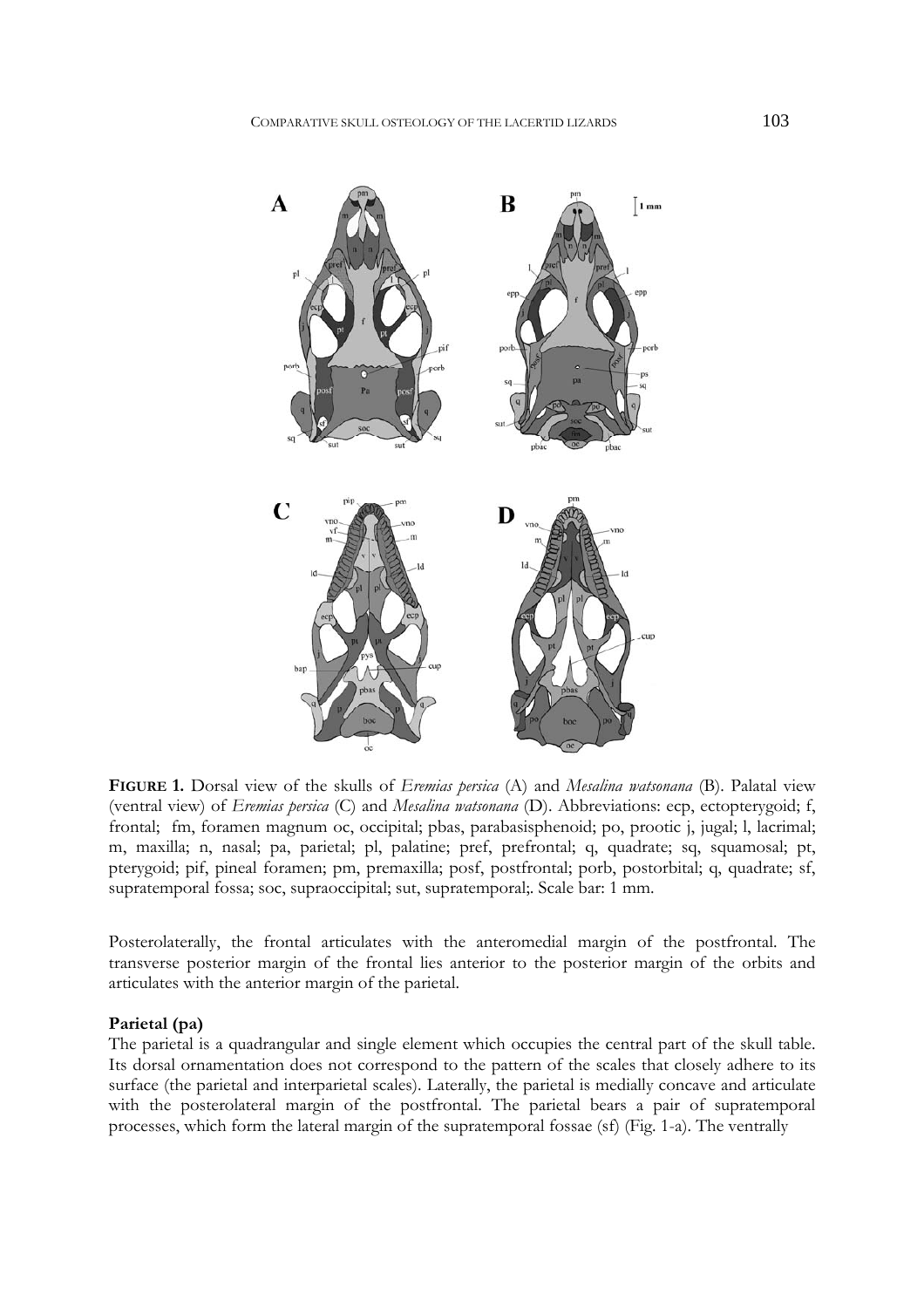

**FIGURE 2.** Left lateral view of the skull of *Eremias persica* (A) *Mesalina watsonana* (B)*.* Abbreviations: epp, epipterygoid; ex, exoccipital; lf, labial foramina; oc, occipital condyle; p, prootic; pt, pterygoid. Scale bar: 1 mm.

oriented supratemporal processes are mediolaterally compressed, and relative to the mideline project with an angle of approximately 70°; the squamosals overlap these processes ventrolaterally. The distal end of each supratemporal process articulates with the paraoccipital process (parp) of the otoccipital. Medially, the posteroventral surface of the parietal bears the parietal fossa, which receives the distal end of the cartilaginous processes ascendens of the supraoccipital.

#### **Supratemporal (sut)**

This is a small and laterally compressed paired element, which lies entirely between the supratemporal fossa, squamosal, quadrate and each supratemporal process of the parietal (Fig. 1-a). The anterior end of each supratemporal forms the posterior margin of the supratemporal fossa (sf), whereas its posterior end articulates with the posterior end of the quadrate, the posterior end of the squamosal and the lateral surface of the supratemporal process of parietal.

### **Postfrontal (posf)**

The postfrontal is a large, paired, quadrangular bone that forms part of the posterodorsal rim of the orbit. The postfrontal bears an anteromedial process that articulates with the posterior end of the lateral margin of the frontal (Fig. 1-a, Fig. 2-a). The postfrontal articulates with the postorbital anterolaterally, with the squamosal posterolaterallly and with the parietal medially. The posterior ends of the postfrontal form the anterior margin of the supratemporal fossa.

### **Postorbital (porb)**

The postfrontal is a triangular bone that lies on the posterior margin of each orbit in posterolateral view (Fig. 2-a). The anterior margin of each postorbital, together with the anterior margin of each postfrontal, forms the posteroventral rim of the orbit. It articulates with the jugal anteroventrally and the postfrontal dorsally. The postorbital has a long posterior process extending backwards; it is overlapped by the postfrontal and articulates with the anterior end of the squamosal.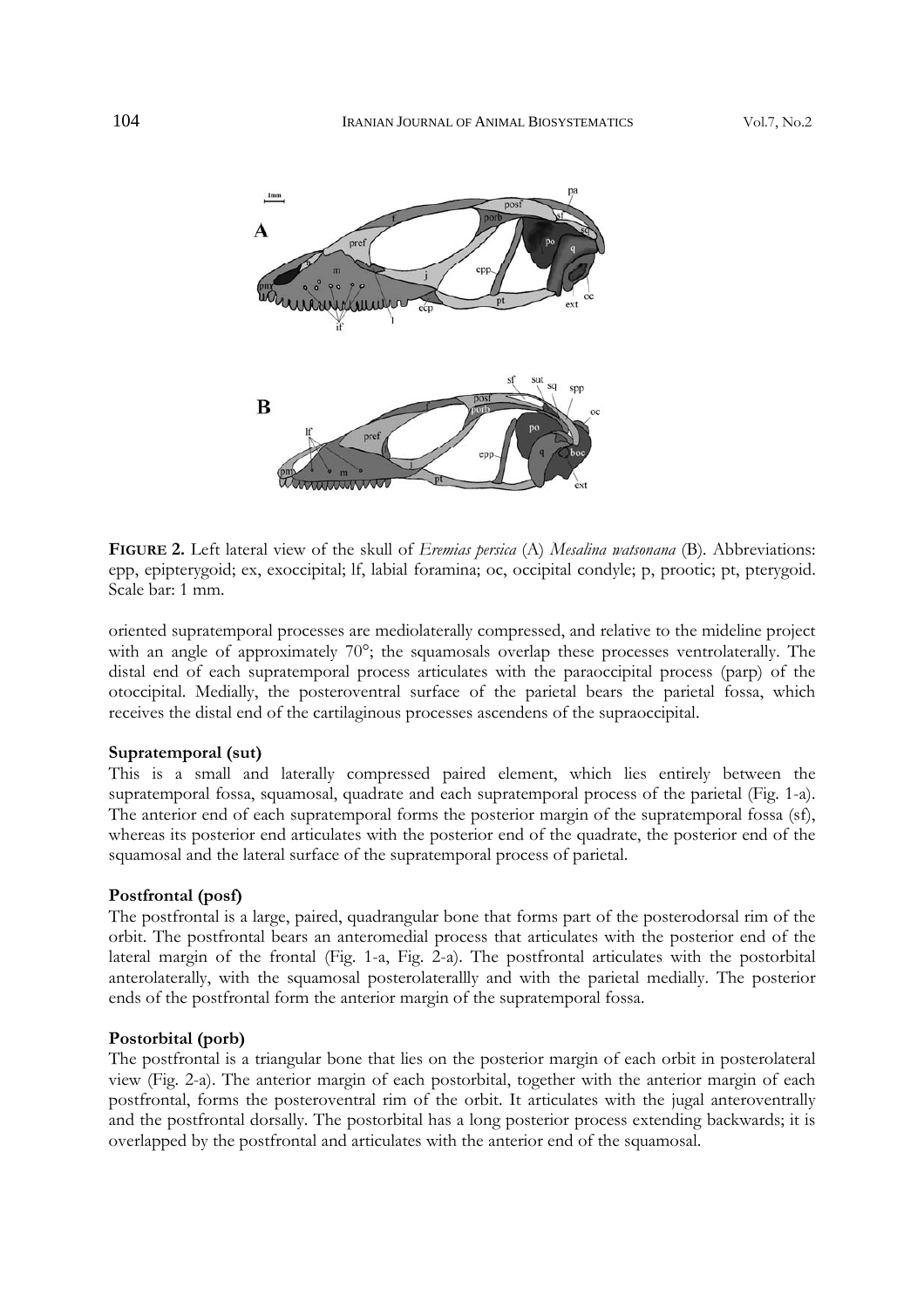### **Squamosal (sq)**

The squamosal is a long and slender bone which forms the posterolateral rim of the supratemporal fossa. The anterior portion of each squamosal articulates with the posteroventral margin of the postorbital (Fig. 3-a). Posteriorly, the squamosal is expanded and articulates dorsally with the venterolateral margin of the supratemporal and ventrally with the cephalic condyle of the quadrate.

# **Jugal (j)**

This is a paired curved bone that forms the ventral rims of each orbit. Each jugal is composed of two elongate processes that enclose an angle of 110° with the vertex lying halfway between the anterior and posterior ends of the skull (Fig. 2-a). The anterior, or maxillary, process articulates ventrally with the posterodorsal portion of the maxilla, posteromedially with the distal margin of the anterolateral process of the ectopterygoid, and anteriorly with the lacrimal. The dorsal half of the anterior margin of the posterior or temporal process articulates with the anterior portion of the ventral margin of the postorbital. Medially, the temporal process bears the maxillary foramen, which lies immediately anterior to the anteroventral end of the postorbital. The ventral surface of the jugal articulates with the ventral portion of the palatine.

#### **Vomer (v)**

The vomers are paired, slender and relatively large bones which represent the most anterior element of the palate and forms the medial border of the vomeronasal opening (vno) anterolaterally (Fig. 1 c). The vomers are fused with each other along the anterior half of their length and are separated from the posteroventral margin of the premaxilla and premaxillary process of the maxilla by connective tissue. Each vomer bears a small groove anteriorly. The anterior half of each vomer bears a vomerine foramen (vf) posterioly, the vomers are invested by the vomerine processes of the palatines. The posteromedial part of each vomer is dorsally concave.

### **Palatine (pl)**

The palatine is a paired element as long as the vomer; forming the posterior region of the palate. Each palatine bears three processes: the vomerine process anteromedially, the pterygoid process posteriorly, and the maxillary process anterolaterally (Fig. 1-c). The vomerine process overlaps the corresponding vomer dorsally, thereby lying in the most dorsal aspect of the palate. Together with the anterior margin of the maxillary process, the lateral margin of the vomerine process forms the laterally concave rim of the opening of the lacrimal duct (ld). The wide pterygoid process descends posteroventrally and forms the medial margin of the inferior orbital fenestra. This process overlaps the dorsal surface of the palatine process of the pterygoid posteriorly and bears a series of small foramina on its ventral surface. The maxillary process overlaps the dorsal surface of the maxilla at the level of the anterior end of the orbit forming, the roof of the maxillopalatine foramen. This process articulates with the prefrontal, the jugal, the ectopterygoid and the maxilla at the level of the anterior part of orbit. The palatines are posteromedially separated from each other by the anterior half of the pyriform space (pys).

### **Ectopterygoid (ecp)**

The ectopterygoid is a pillar-like paired element that enters the cheek as a bony sliver sandwiched between the maxilla and the jugal. Each ectopterygoid bears three short processes; the anterolateral process overlaps the dorsal surface of the posterior portion of the maxilla and bears the last five or six maxillary teeth. Laterally, this process articulates with the posterior portion of the ventromedial margin of the maxillary process of the jugal. The anterior portion of the posterolateral process overlaps the anteroventral end of the temporal process of the jugal dorsally and the posterior end of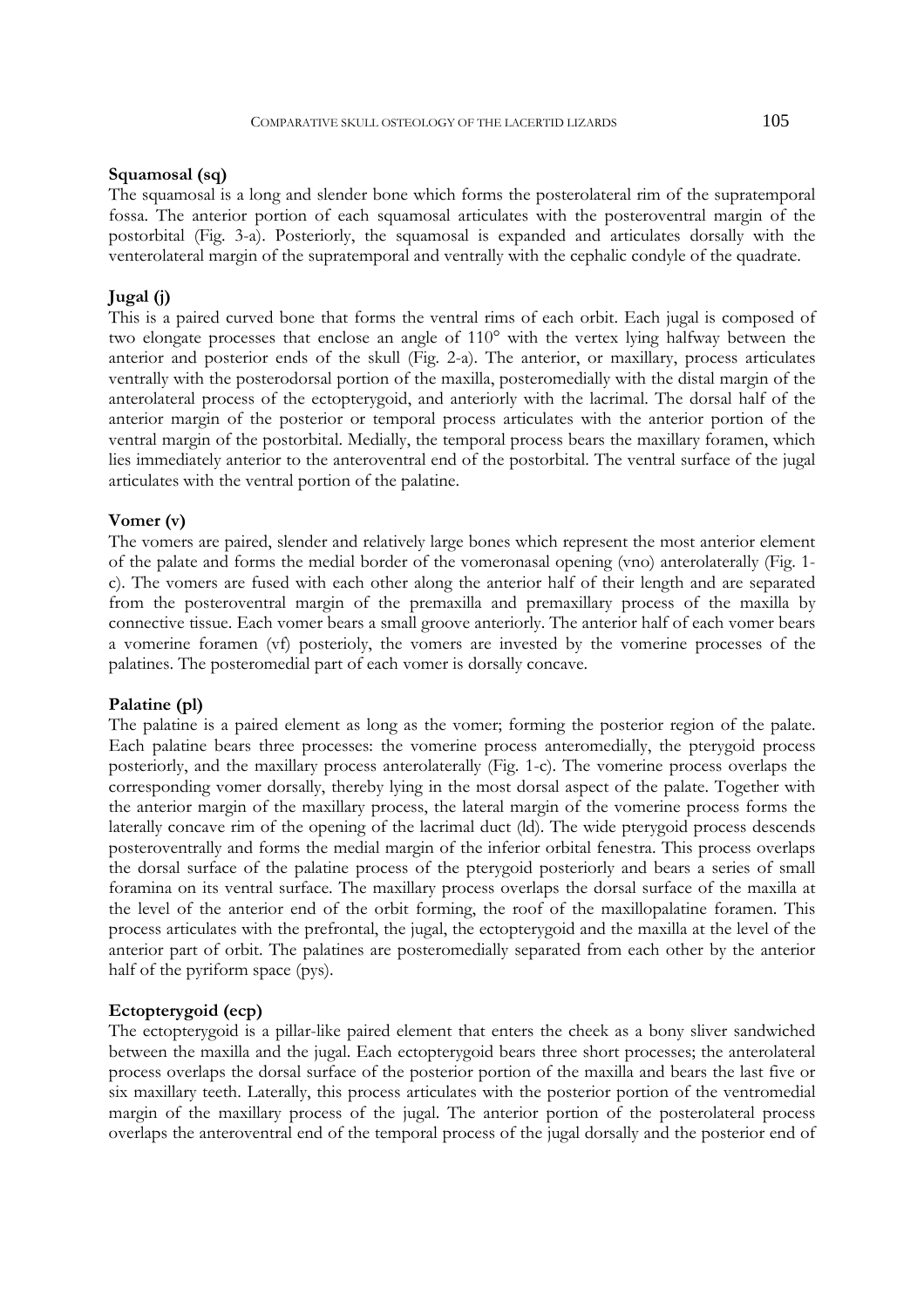the maxilla ventrally. The medial process overlaps the anterior portion of transverse process of the pterygoid (Fig. 1-c). The ectopterygoid forms the lateral rim of the inferior orbital fenestra (Fig. 2-a).

### **Pterygoid (pt)**

This is a slender, gracile bone in comparison to the robust built of the skull roof. It is paired and the largest palate elements that are located in most posterior position rather than other elements. There are small, conical denticles (pterygoid teeth) on each pterygoid plate (Fig. 1-c). The posteromedial rim of the inferior orbital fenestera was formed by pterygoid; also, in formation of posterior, twothirds of pyriform space posteriorly participates with the parabasisphenoid (pbas). Anteriorly, the pterygoid bears two processes: the palatine process medially and the transverse process laterally. The flat, triangular medial process is overlapped by the pterygoid process of the palatine dorsally. The oblique transverse process encloses an angle of 56° with the palatine process, extends dorsolaterally, and is anteriorly embraced by the medial process of the ectopterygoid. Posteriorly, the pterygoid bears the long, laterally compressed quadrate process, which constitutes two – thirds of the length of the bone. The quadrate process is medially convex and laterally concave, forming an angle of 110° with the transverse process. This process extends posterolaterally to articulate with the posterior portion of the medial part of the quadrate (Fig. 2-a).

### **General features of the braincase Parabasisphenoid (pbas)**

The parabasisphenoid forms the anterior floor of the braincase and articulates with the basioccipital posteriorly and the prootic dorsally. Except for its anteromedial cultriform process (cup), the dermal parasphenoid is indistinguishably fused to the basisphenoid, which has both cartilaginous and membranous origins (Patterson, 1977; Rieppel, 1993, Torres-Carvajal, 2003). Therefore, these bones are here described as a single parabasisphenoid (pbas).

The parabasisphenoid bears five processes. Anteriorly, there are two wand-like basipterygoid processes which, as in the tropodurid lizard *Stenocercus guentheri (*Torres-Carvajal, 2003*)* articulate with the partly ossified meniscus pterygoideus lying on the pterygoid notch of the quadrate processes of the pterygoid. Dorsal to each basipterygoid process the parabasisphenoid bears a short dorsolateral alar process. Two, long slender posterolateral processes overlap the basioccipital anterolaterally and extend to the anterodorsal aspect of its spheno-occipital tubercles. The thin, triangular cultriform process (cup) underlies the trabecula communis and extends anterodorsally to a point corresponding to the posterior limit of the maxillary arcade along the posterior half of the pyriform space (Fig. 1-c).

### **Basioccipital (boc)**

As in the gymnopthalmid lizard *Neusticurus ecpleopus* (Bell et al., 2003), this is a relatively simple pentaradiate structure which lies between the two otic capsules and forms the posterior floor of the braincase and the medial portion of the occipital condyle (oc). It articulates broadly with the parabasisphenoid anteriorly and is ventrally invested by the posterolateral processes of the parabasisphenoid. The basioccipital articulates with the inferior process of the prootic anterolaterally (Fig. 1-c).

# **Otoccipitals (otoc)**

Early in development, the exoccipital fuses with the opisthotic on each side of the braincase in most species of lizards (Gaupp, 1906; De Beer, 1937; Oelrich, 1956; Torres-Carvajal, 2003).Therefore, these elements are herein described as a single unit: otoccipital (otoc).

The otoccipital forms the posterolateral wall of the braincase. The otoccipital bears two pairs of processes. The anterior process articulates with the posterior end of the quadrate process of the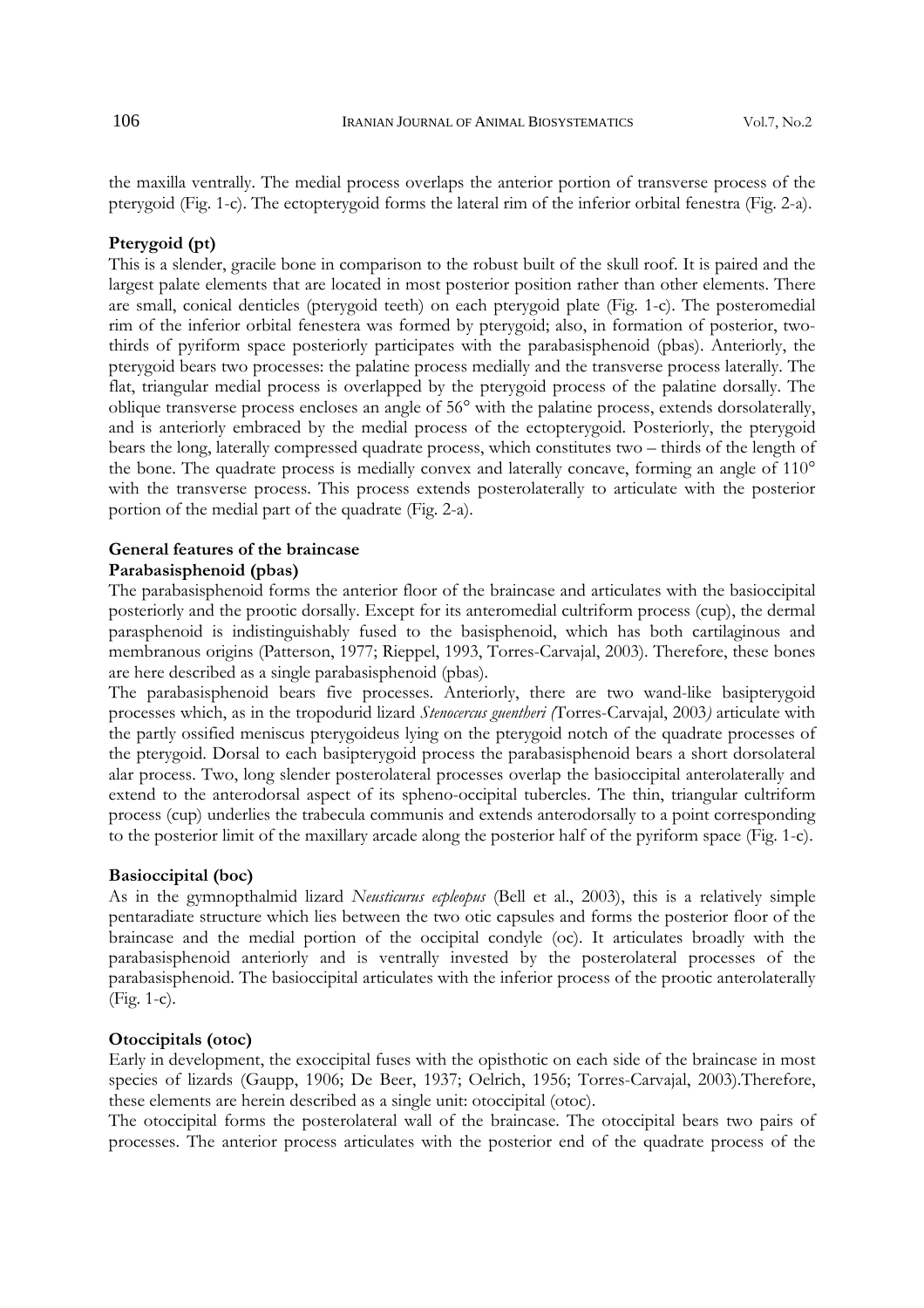parietal anterolaterally. The posterior process is overlapped by the dorsal surface of the supraoccipital ventromedially and articulates with the basioccipital posteroventrally.

# **Prootic (po)**

As stated by Bell et al. (2003), "the prootic forms the anterior wall of the otic capsule and part of the anterolateral wall of the braincase." or alternatively "The prootic represents the anterior part of the otic capsule and helps form the anterolateral boundary of the braincase (Bell et al., 2003)."

# **Supraoccipital (soc)**

The supraoccipital is a saddle-like bone that is anteroposteriorly short and wide. The bone lays posteroventral to the parietal and forms the posterior roof of the braincase (Fig. 1-a).The medial portion of its posteroventral margin forms the dorsal rim of the foramen magnum (fm). The anterior margin of the supraoccipital is separated from the parietal by a gap filled with connective tissue.

The ventral margin of the supraoccipital is overlapped by the ventral surface of the anteromedial process of the otoccipital posteriorly its dorsomedial and anterodorsal surface is overlapped with the prootic anteriorly.

# **Quadrate (q)**

The quadrate is a semicircular, concave, small and gracile bone. The lateral concha is well defined and has a relatively weak tympanic crest. The dorsal region of the quadrate is cartilaginous in the hatchling (Romer and Parsons, 1978). The quadrates are located at the posterolateral corners of the skull, and articulate with and support the lower jaw (Fig. 2-a). Ventrally, each quadrate bears a large condyle, which articulates with the medial and lateral portions of the glenoid fossa of the prearticular. The cephalic condyle articulates with the intercalary cartilage ventromedially, the distal end of the supratemporal dorsomedially and the distal end of squamosal dorsolaterally.

# **Epipterygoid (epp)**

The epipterygoid is a rod-shaped, slender bone of relatively constant diameter. It sits in the fossa columellae of the pterygoid and projects towards the skull roof. It is posterodorsally tilted and provide an angle of about 95° with the pterygoid (Fig. 2-a). Its dorsal half is laterally bowed and each tip is capped with partly ossified cartilage.

## **The lower jaw**

### **Dentary (d)**

This is the most prominent and largest of all the jaw elements and the only one that bears teeth. It is more than half the length of the lower jaw laterally and bears 20 (22 on left ramus) teeth on a welldefined alveolar shelf. The dentary invests the anterior half of Meckel's cartilage (mc); however, the anterior end of the cartilage exits the dentary anterolingually through the anterior end of the Meckel's canal, which lies ventral to the second tooth.

In lateral aspect, the dentary is posteriorly separated into an angular process and a surangular process. The angular process articulates with the anteromedial surface of the angular dorsolaterally. The surangular process articulates with the coronoid dorsally and with the surangular ventrolaterally. There are 6-7 mental foramina (menf) on the lateral surface of dentary (Fig. 3-a). In lingual aspect, the dentary is bifurcate; the ventral splenial process and anteroventral portion of the dorsal coronoid process articulate with the splenial, whereas the posterior aspect of the dorsal coronoid process overlaps the anteromedial process of the coronoid (Fig. 3-b).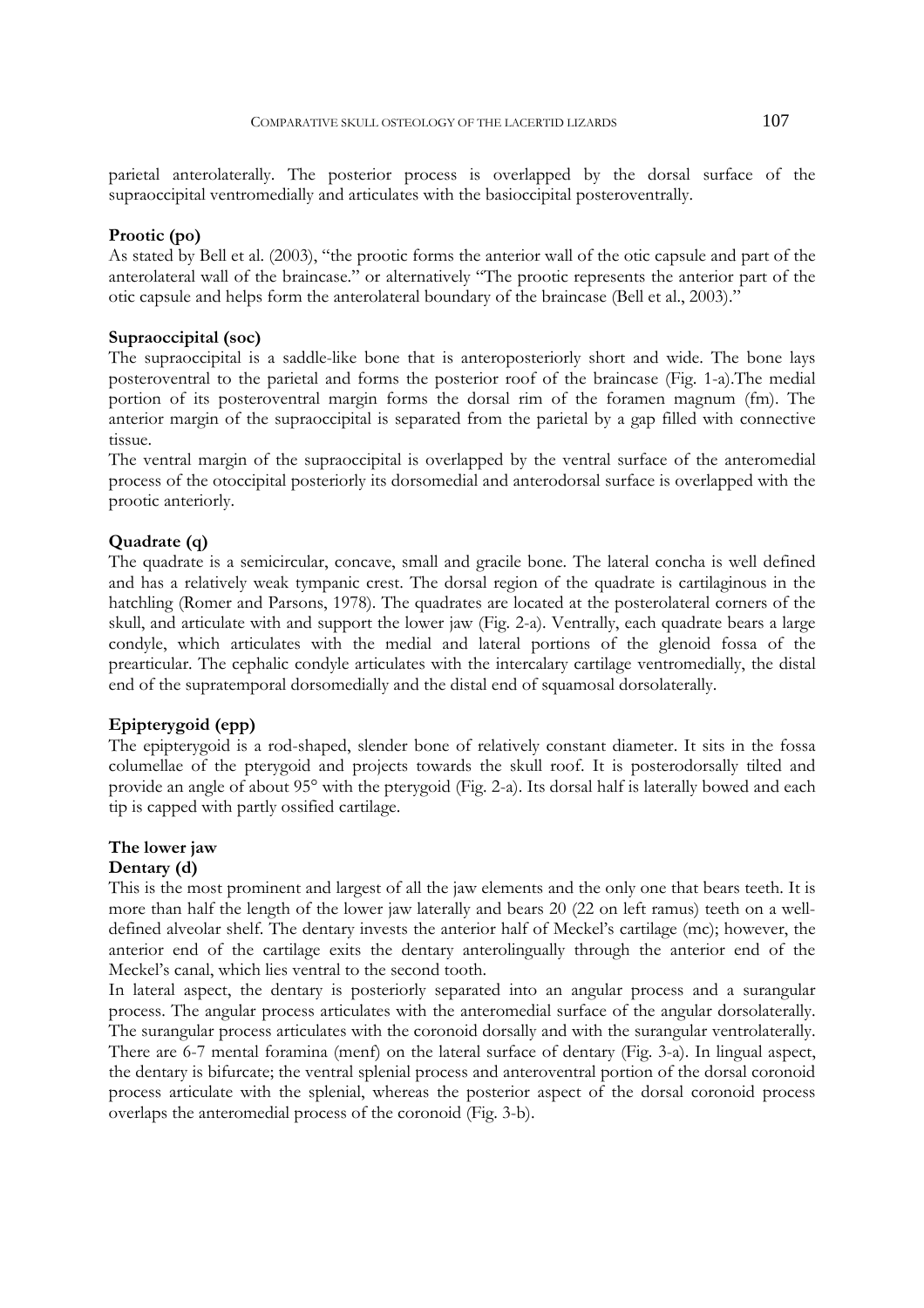

**FIGURE 3.** Right lower jaw ramus in lateral (A) and medial (B) views in *Eremias persica* and in *Mesalina watsonana,* lateral (C) and medial (D) views. Abbreviations: an, angular; afs, adductor fossa; aiaf, anterior inferior alveolar foramen; alsf, anterolateral surangular foramen; amyf, anterior mylohyoid foramen; co, coronoid; d, dentary; mc, Meckel's cartilage; menf, mental foramina; plsf, posterolateral surangular foramen; pmyf, posterior mylohyoid foramen; pra, prearticular; sp, splenial; sua, surangular. Scale bar: 1 mm.

### **Coronoid (co)**

The triradiate coronoid in medial view bears three processes, dorsal, anteromedial and posteromedial processes. The dorsal process extends above the rest of the dorsal margin of the mandible; the height of the dorsal process is nearly as high as the maximum height of the dentary (Fig. 3-a).

In medial aspect, the coronoid bears two processes: the anteromedial process articulates with the dentary anteriorly, the splenial ventrally, the prearticular posteroventrally and the surangular posterodorsally. The posteromedial process overlaps the anteromedial portions of the surangular dorsally and the prearticular ventrally. The base of the lingual bifurcation of the coronoid is dorsally concave and articulates with the anterior end of the surangular.

Ventrolaterally, the coronoid bears a small labial process, which overlaps the posterolateral margin of the dentary. Posterior to the labial process, the coronoid articulates ventrolaterally with the dorsal margin of the anterolateral process of the surangular (Fig. 3-b)

#### **Surangular (sua)**

The surangular occupies the upper posterior part of the lateral surface of the mandible and forms the dorsolateral portion of the lower jaw between the coronoid and prearticular (Fig. 3-a). In lateral view, the surangular bears two foramina, the anterolateral (alsf) and posterolateral (plsf) surangular foramina, and two processes, the dorsolateral process, which articulates with the posterior portion of the coronoid and the anterolateral process, which articulates with the posterior portion of dentary. The ventrolateral border of the surangular articulates with the dorsal border of the angular and posteriorly with part of the anterodorsal border of the prearticular.

Lingually, the anterior portion of the surangular is overlapped by the coronoid; as a consequence, a small portion of the surangular is exposed between the lingual processes of the coronoid (Fig. 3-b). The ventromedial and posteromedial margins of the surangular are fused with the prearticular. The articulation between the surangular and prearticular forms the lingual wall of the adductor fossa (afs). On the posterolateral wall of the adductor fossa (afs), the surangular bears a foramen, herein termed the posteromedial surangular foramen.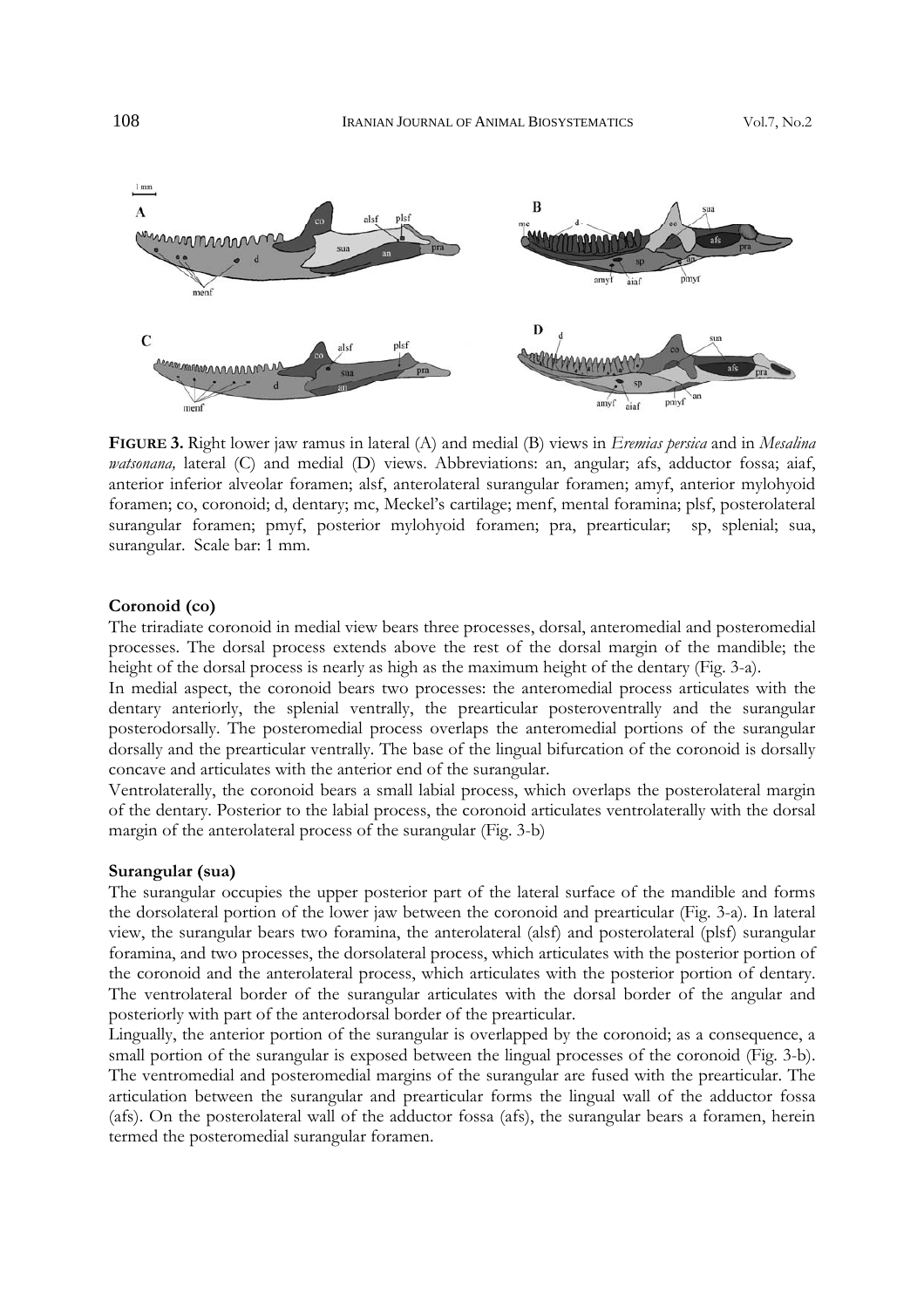### **Angular (an)**

The angular is a slender posteroventral element, comprising less than one-third of the length of the mandible. It lies behind the splenial and dentary and below the surangular. In the lateral view, the angular bears two processes: an anterolateral and a anteroventral process. The anterolateral process articulates with the posterior end of the dentary and with the surangular dorsally. The anteroventral process is long and slender and articulates with the posterolateral margin of the dentary. In the lingual view, the angular articulates with the splenial anteriorly and the prearticular posteriorly. Ventromedially, each angular is pierced by a small, posteriorly directed posterior mylohyoid foramen (pmyf) at the level of the anterior end of the adductor fossa (Fig. 3a-b).

#### **Prearticular (pra)**

The prearticular as a major element of the inner surface of the jaw, forms the posterior end of each mandible ramus and lies mostly on the ventral and lingual aspects of the mandible (Fig. 3a-b). The large adductor fossa lies between the prearticular and surangular, as known in teiid and lacertid lizards. This feature is due to unique arrangement of prearticular component so that its dorsal border lies more medially than its ventral one (Estes et al., 1988; Bell et al., 2003). The anteromedial portion of the prearticular is overlapped with the lingual process of the coronoid. The prearticular articulates with the surangular dorsally, the splenial medially and the angular ventrolaterally. The dorsal portion of the prearticular, together with the ventromedial margin of the surangular, forms the ventral wall of the adductor fossa.

# **Splenial (sp)**

The splenial is a large blade-like element which lies on the medial surface of the mandible, between the closed end of the Meckelian fossa and the coronoid. The anterior half of its dorsal margin articulates with the dentary anteriorly and the ventral border of the anterior lingual process of the coronoid posteriorly, whereas the posterior half articulates with the prearticular. The anterior half of the ventral margin articulates with the dentary and the posterior half of the ventral border articulates with the angular. The anterior end of the splenial forms the posterior rim of the anterior inferior alveolar foramen (aiaf). The anterior portion of the splenial bears the anterior mylohyoid foramen (amyf), which is located at the same vertical level of the ventral rim of the adductor fossa. The anterior inferior alveolar foramen (aiaf) is located posterodorsal to the amyf, and is nearly two times larger than the amyf (Fig. 3-b).

# **THE SKULL of Measalina watsonana**

# **General features**

The skull of *Measalina watsonan* is superficially very similar to *Eremias persica* in terms of general proportions and the relationship between individual bones (Fig. 1-b, Fig. 2-b). For example, there are obvious similarities in the construction of the snout and palate (Fig. 1-d, Fig. 2-c, 2-d). The ornamentation of the elements is also similar.

#### **Premaxilla (pm)**

The premaxilla is a small unpaired element, forming the anterior tip of the snout. Unlike *E*. *persica* in which the nasal processes of the premaxilla becomes narrow and thin in the median region, in *M*. *watsonana* this process retains the same thickness across its entire length (Fig. 1-b). The short posterior end of the nasal process of the premaxilla contacts the anteromedial corners of the nasal process of the frontal by a very slender connective tissue, but in *E*. *persica* this process is shorter and extends just to the middle of the nasal. As a result, the nasals are separated from each other in *M*. *watsonana,* whereas in *E*. *persica* they meet each other medially. Unlike *E. persica*, in *M*. *watsonana* the premaxilla has no pip process. As in *E*. *persica*, there are seven teeth on the premaxilla of *M*.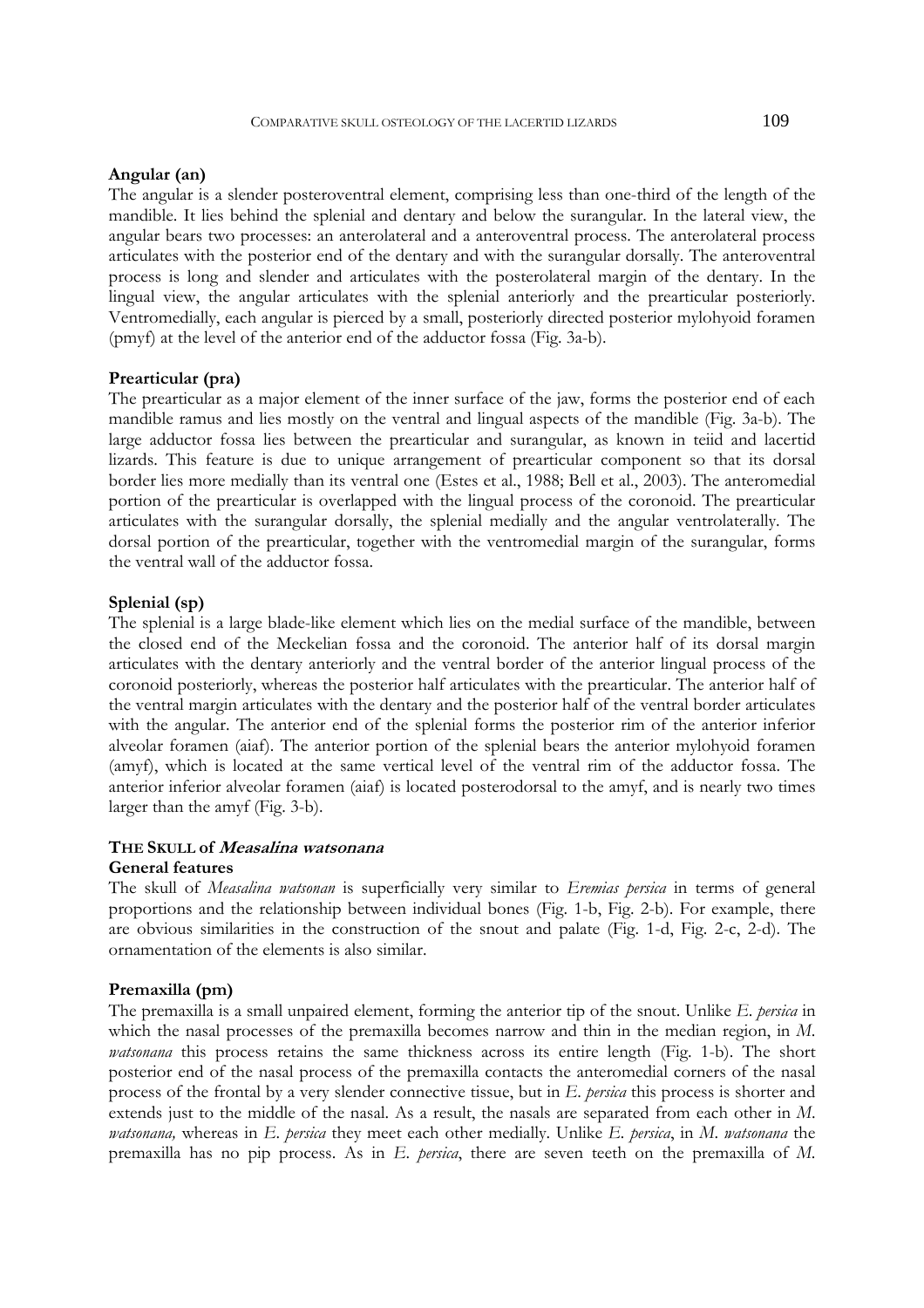*watsonana*. The teeth are all of the same size, and their shape is similar to the teeth of the maxilla, i.e they are vertical and not curved posteriorly, only their tips are directed backwards (Fig. 1-d).

#### **Maxilla (m)**

The maxilla is triradiate and large, reaching past the middle of the ventral margin of the orbit; occupying most of the anterolateral aspects of the skull between the orbits and the snout (Fig. 1-b). This species differs from *E*. *persica* in the number of labial foramina, which in *M*. *watsonana* is about 3-4 foramina on each side of the maxillary bone. The number of teeth on the maxilla is about 14 to 16. The shape of the teeth is the same as in *E*. *persica* (Fig. 2-b).

The nasals are paired ellipsoid bones and are in contact with the posterior process of the premaxilla anteromedially, the maxilla anterolaterally, the nasal process of the frontal posteromedially and the frontal posteriorly. The nasals are totally separated from each other due to the penetration of the nasal process of the frontal and strong posterior extension of the premaxillary process toward the nasals (Fig. 1-b).

### **Nasal (n)**

The nasals have one to two foramina on their posterolateral margins, located near the frontal process of the maxilla. In *M*. *watsonana* the articulation surface of the nasals with the maxilla is reduced; compared to the increase extension of frontal processes in *E*. *persica*.

### **Prefrontal (pref)**

The prefrontals are smooth and medially concave, meeting the maxilla and contributing to the anteriodorsal margin of the orbit with a slender posterodorsal orbital process that contacts and overlaps with the frontal (Figs. 1-b, 2-b).

### **Lacrimal (l)**

The lacrimals are small and vertically compressed, each of which completes the anterior orbit between the prefrontal and the jugal (Fig. 2-b). The prefrontal and the lacrimal of *M. watsonana* are in most respects similar to those of *E*. *persica*, with the following differences: the lacrimal in *E*. *persica*  overlaps the jugals but in *M*. *watsonana* the two bones articulate with each other, and also the prefrontal more strongly occupies the dorsal rim of the orbit in relation to *E*. *persica*.

#### **Frontal (f)**

The frontal lies between the orbits and forms most of the dorsal orbital margin (Fig. 1-b). In *M*. *watsonana*, the anterolateral processes are completely equal with each other and the anteromedial process comes close to the dorsal portion of the maxilla, only separated by a very small connective tissue, leading to the separation of the nasals. The posterior surface of the frontal is medially concave and articulates with the anterior margin of the parietal.

### **Parietal (pa)**

The parietal is a single flattened median element and forms most of the posterior surface of the skull table (Fig. 1-b). In *M*. *watsonana* the parietal foramen is located nearly in the center of the parietal, whereas in *E. persica* it is located near the frontoparietal suture. The articulation surface of the frontal with the parietal is almost flat rather than having a jagged articulation surface as seen in *E*. *persica*. The ventrally-oriented supratemporal processes are laterally compressed forming an angle of approximately 86˚.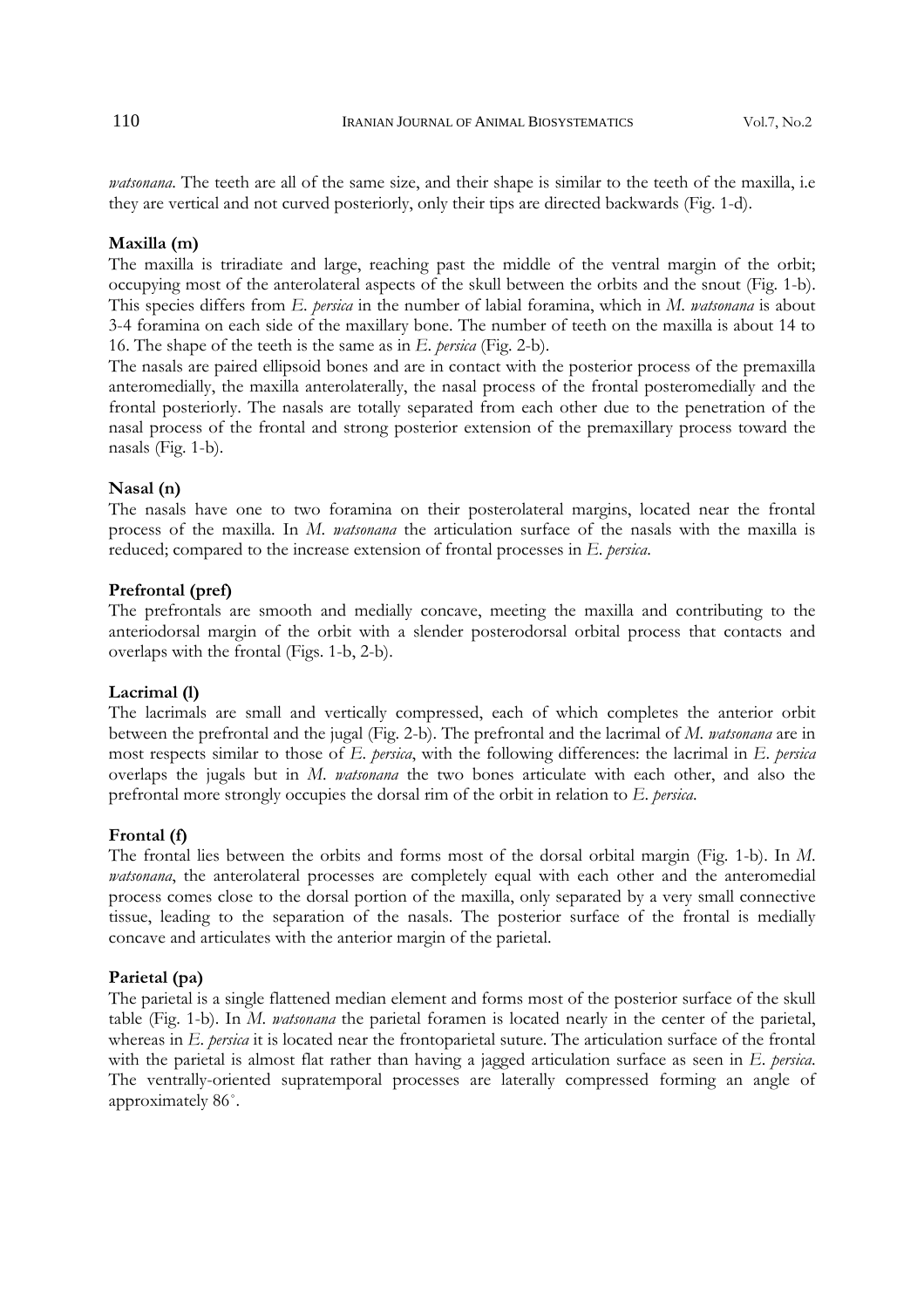#### **Supratemporal (sut)**

The supratemporal is a longitudinal bone, in which the width is the same throughout its length. The anterior end of each supratemporal forms the posterior margin of the supratemporal fossa (sf) (Fig. 1-b). The supratemporal fossa (sf) of *M. watsonana* is larger than in *E. persica*.

### **Postfrontal (posf)**

The postfrontal and postorbital are separate bones but closely associated to form a functional unit. The postfrontal is large, quadriradiate, and extends beyond the orbital margin. The postorbital is a small triradiate bone, situated at the posterolateral orbital margin. The postorbital weakly overlaps the jugal in anteroventral articulation and anterodorsally is in contact with the postfrontal (as mentioned above).

### **Postorbital (porb)**

In *M. watsonana*, the postorbital extends more posteriorly and the squamosal is shorter than in *E*. *persica* (Figs. 1-b, 2-b).

# **Squamosal (sq)**

The squamosals are long and slender (Fig. 2-b). Like in *E. persica*, the anterior portion of the lateral margin of each squamosal articulates with the posteroventral margin of the postorbital. Dorsally, the posterior area articulates with the supraoccipital and the ventral area articulates with the cephalic condyle of the quadrate.

### **Jugal (j)**

The jugal is a large and V-shaped element centered beneath the orbit. The slender bone anteriorly meets the maxilla and the ectopterygoid. The jugal processes enclose an angle of 120˚ which are wider than this angle in *E*. *persica* (Fig. 2-b). There are two or three foramina near the temporal process. The articulation of this bone is like that in *E. persica*, whereas the jugal is somewhat thinner in *M*. *watsonana* than in *E*. *persica*. The posterior margin also appears to be striaghter in *M*. *watsonana*  than in *E*. *persica.*

### **Vomer (v)**

The vomers are the most anterior elements of the palate and form the medial border of each ventronasal opening (vno) anterolaterally and the medial rim of each lacrimal duct opening (ld) posterolaterally. The vomers are fused with each other along the anterior one-fourth of their length (Fig. 1-d). In *M*. *watsonana* the vomers are more extended than in *E*. *persica,* therefore the vomers are extended to the end of the maxillary tooth row whereas in *E. persica* they are only extended to the 9<sup>th</sup> and 10<sup>th</sup> maxillary teeth, and their thickness and roughness is less than that of *E. persica* (Fig. 1-d).

### **Palatine (pl)**

The palatines are medially separated by the anterior third of the pyriform space (pys), whereas in *E. persica* the palatines are in contact, in their most medial borders, so the pyriform space (pys) is more extended anteriorly (Fig. 1-d). In *M. watsonana* the palatine articulates with the maxilla and vomer at the level of the13<sup>th</sup> and 14<sup>th</sup> (last maxillary teeth row) tooth whereas in *E. persica*, this articulation occurs at the level of the  $17<sup>th</sup>$  and  $18<sup>th</sup>$  tooth (middle maxillary teeth row). This means that the palatines in *E. persica* are more extended anteriorly than in *M. watsonana.*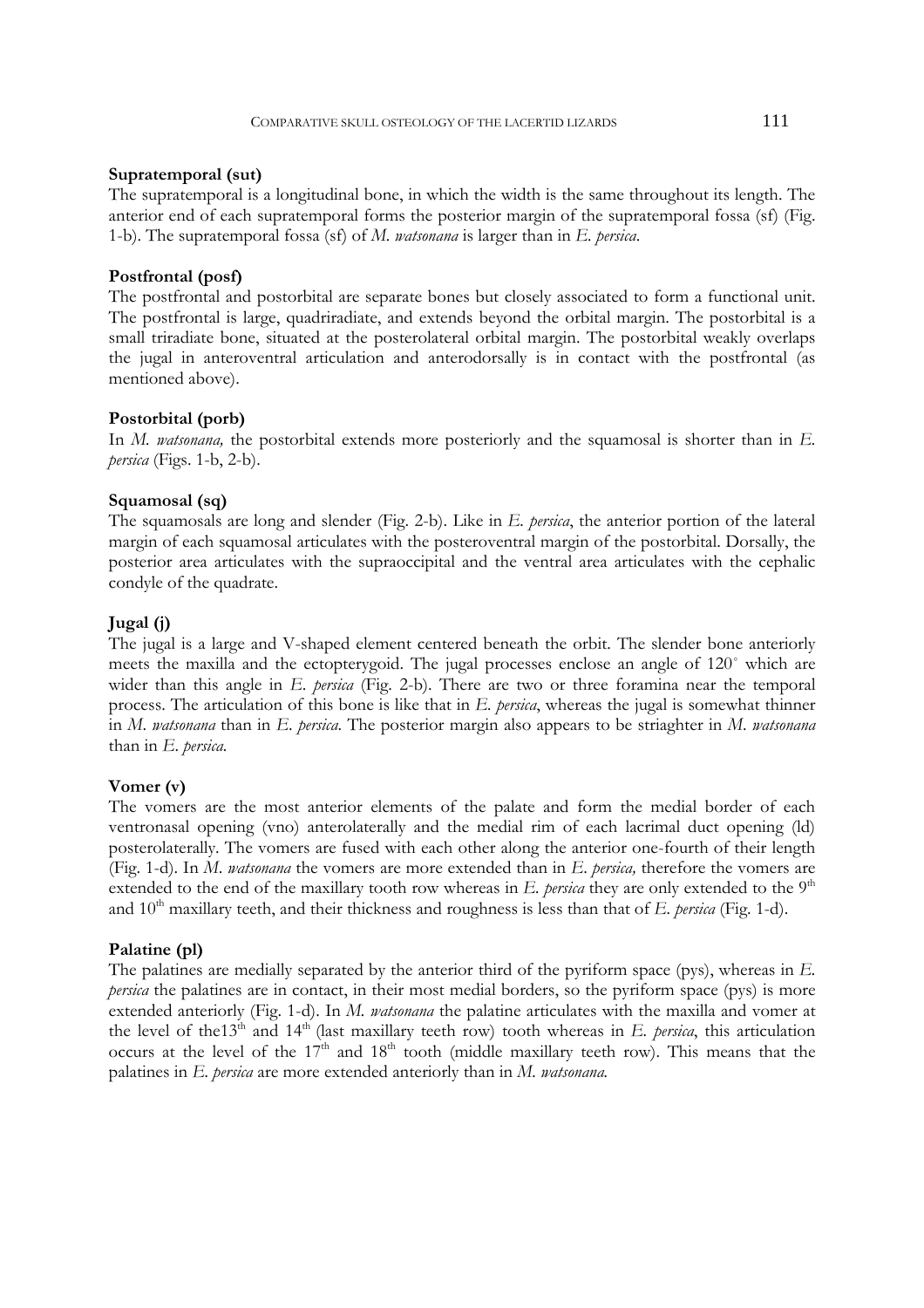# **Ectopterygoid (ecp)**

The ectopterygoid enters the cheek between the maxilla and jugal (Fig. 1-d). The ectopterygoid runs from the lateromedial pterygoid to the posterolateral maxilla; its lateral head contacts both the maxilla and the jugal.

# **Pterygoid (pt)**

The pterygoids are the largest and most posterior elements of the palate and bear no teeth. In *E. persica*, the medial (palatine) processes of the pterygoid adjoin with each other at the medial margin, so that the pyriform space (pys) is divided into anterior and posterior regions. The anterior region lies between the anterior portion of the pterygoid and the posterior portion of the palatine (Fig. 1-d). However, in *M. watsonana* the medial (palatine) process of the pterygoid is separated and the pyriform space is not divided. The quadrate process encloses an angle of 126˚ with the transverse process of the pterygoid, leading to a broader space for the pyriform recess in *M. watsonana.* 

# **General features of the braincase**

The general features of the braincase of *M*. *watsonana* are, more or less, similar to those of *E*. *persica*

### **The Lower Jaw**

### **Dentary (d)**

The dentary element in both *Mesalina watsonana* and in *E*. *persica* is the major element of the mandible, which bears the marginal teeth and lies opposite to the maxilla and the premaxilla of the upper jaw (Fig. 3, c-d). The dentary is narrow and long; it carries 15-17 teeth positions, obviously less than in *E*. *persica*. There are at least 4-5 mental foramina on the lateral surface, as compared to 6- 7 in *E. persica*. The angular and surangular processes of the dentary in *M*. *watsonana* are less extended posteriorly and are more strongly overlapped by the coronoid, in relation to *E*. *persica* (Fig. 3-c). Both taxa, however, have a long splenial.

### **Coronoid (co)**

The coronoid is triradiate in medial view and lies immediately behind the mandibular tooth row (Fig. 3-c). The dorsal lingual process of the coronoid is less extended dorsally in *M. watsonana,* such that a part of the contact surface of surangular and prearticular is visible medially, whereas in *E*. *persica* the contact surface of the surangular and prearticular is entirely overlapped by the dorsal lingual process of the coronoid. The labial process in *M. watsonana* extends anteriorly almost to the first and second dentary teeth, whereas in *E. persica*, it is short and only overlaps the posterolateral margin of the dentary. The labial process in *M. watsonana* extends more dorsally and comes close to the posterior portion of the anterolateral process of the surangular. In *E. persica* this process is oblique, so its posterior part has fewer curves toward the back than the *E. persica* (Fig. 3-d).

### **Surangular (sua)**

The surangular extends dorsally to overlap with the posterior part of the coronoid process. This element is a flattened bone that forms most of the lateral surface of the mandible posterior to the coronoid (Fig. 3-c). It is similar to *E. persica*, but differs in the following aspects: On the lateral surface, there is an anterolateral foramen (alsf) located near the border of the surangular and coronoid but in *E. persica* the foramen is located behind the posterolateral foramen (plsf) near the angular. On the other hand, the (alsf) and (plsf) are located on the most lateral margin of the surangular toward in *E. persica* located in most mediall region of surangular The anterior process of the surangular, where it articulates with the dentary and the coronoid encloses a sharp angle in *E. persica*, but in *M. watsonana* this process has a concave shape and does not form an angle in the front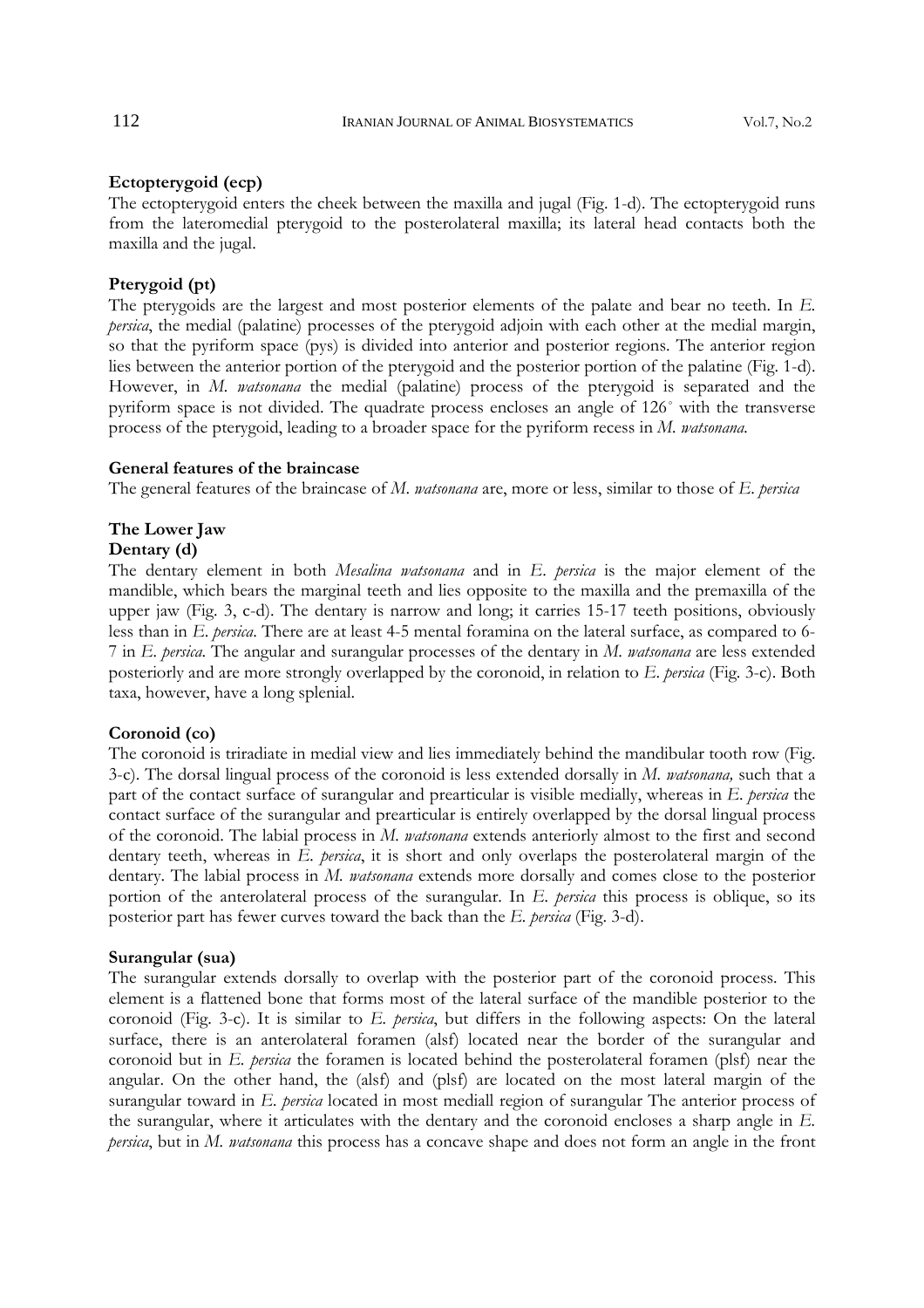(Fig. 3-c). In *M. watsonana*, the posteromedial foramen of the surangular is more strongly visible than in *E. persica.* In that species, this foramen is located on the posterpdorsal margin of the surangular, but in *M. watsonana,* it is located more anteriorly (Fig. 3-d).

## **Angular (an)**

The angular is a slender bone, confined to the ventral margin of the mandible. The anterolateral process of the angular is small and extends lingually. The main portion of the angular volume is located on the ventral surface of the mandible in contrast to *E. persica* in which the angular occupies more space in the lateral aspect of the mandible (Fig. 3, c-d).

### **Prearticular (pra)**

The prearticular forms the posteromedial and terminal parts of the jaw ramus. The prearticular component of the bone is angled so that its dorsal border lies more medially than its ventral one. It is in all respects similar to *E*. *persica,* only the adductor fossa (afs) in *E. persica* is more extended anteriorly, reaching the posterior process of the coronoid (Fig. 3, c-d).

# **Splenial (sp)**

The splenial is a large, triradiate element in lingual view, extending anteriorly past the middle of the teeth row, and also extending posteriorly onto the postdentary bones, past the apex of the coronoid process. The splenial contacts the dentary anteriorly and the angular posteriorly (Fig. 3, c-d).This element in *M*. *watsonana* is similar in all aspects such as articulation by other bones with *E*. *persica.*

#### **DISCUSSION**

The skull is the most complicated of all reptilian skeletal structures and generally provides the most morphological data for phylogenetic analyses (e.g. Estes 1988; Conrad 2008). *Eremias* and *Mesalina* have previously been separated according to soft tissue anatomy (Szczerbak 1974; Arnold 1986) and molecular data (e.g., Arnold et al., 2007). In the present study, we showed that these taxa also differ in some aspects of their skull anatomy (Table 1). The three major differences between the two studied taxa comprise: 1. the nasals are in contact in *Eremias persica* but in *Mesalina watsonana*; they are separated by the nasal process of the premaxilla and the anteromedial process of frontal, 2. the absence of pterygoid teeth in *M*. *watsonana,* 3. due to the pterygoid position in *M*. *watsonana,* the pyriform space is larger in this taxon. Other notable differences include: the shape of the premaxilla and its articulation with other skull elements, the shape of the frontal and the form of its processes, the number of dentary teeth, the shape of the jugal and amount of its curvature, and the position of the parietal opening,

Shared similarities may be related to parallelism, similar habitats leading to similar selective pressures and, thereby, organisms with similar general characters (Kardong, 2005). However, they are more likely related to plesiomorphic retentions. A wider survey is required to evaluate this similarity.

The form and tip shape of the dentary and maxillary teeth are similar in both taxa: the narrow curved tip of their teeth may facilitate prey capture for their insectivorous diet. The coronoid is large relative to the other lower jaw elements in both taxa. This feature maybe is related to the possession of a relatively high bite force and effective jaw leverage (Rieppel, 1984), since a long jaw may be useful for the rapid consumption of small, abundant insects. The evolution of a long jaw and inclined jaw musculature results in a fast (although relatively weak) jaw lever, which would facilitate the capture of elusive prey (Stayton, 2005; Jones, 2008).

*E*. *persica* and *M. watsonana* show little differences in such niche parameters as feeding strategy, diet, time of activity, the range of substrates occupied or escape techniques (Anderson, 1999; Rastegar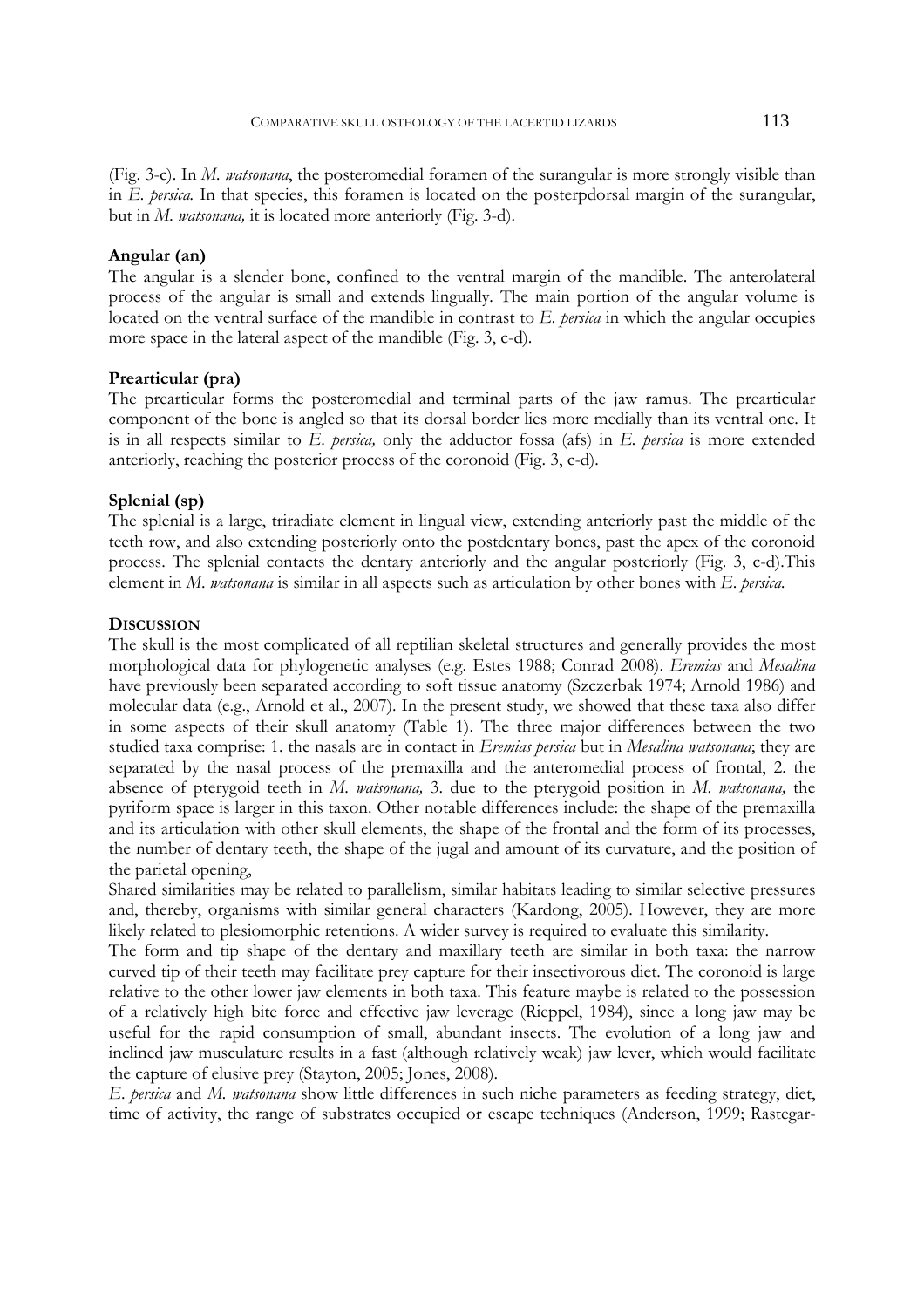Pouyani et al., 2007). It suggests that in their evolution they have been subjected to similar selective pressures.

However, in the last decade**,** molecular, craniological and external morphology studies have changed the taxonomic/systematic spectrum of some lacertid lizard species (e.g., Arnold, 1983; Arnold et al., 2007; Fu and Murphy, 1997; Fu, 1998) and shed more light on the evolutionary history of this lizards, but further detailed studies are necessary since they permit more accurate character definition in the determination of phylogenetic relationships and other biological aspects of these lizards.

### **ACKNOWLEDGMENTS**

We gratefully acknowledge Professors Anthony Russell and Johannes Müller for their invaluable discussions and for comments on the manuscript. We also thank Hiwa Faizi and Daryoush Samiee for their kind cooperation during the preparation of skull material and drawing schematic pictures.

### **LITERATURE CITED**

Anderson, S.C., 1999. *The Lizards of Iran. Society for the study of Amphibians and Reptiles*. Oxford, Ohio. 442 pp.

Arnold, E.N., 1983. Osteology, genitalia and the relationships of *Acanthodactylus* (Reptilia: Lacertidae). *Bulletin of the British Museum (Natural History), Zoology.* 44(5), 291-339.

Arnold, E.N., 1986. The hemipenis of lacertid lizards (Reptilia: Lacertidae): structure, variation and systematic implications. *Journal of Natural History*, 20, 1221–1257.

Arnold, E.N., 1989a. Towards the phylogeny and biogeography of the Lacertidae: Relationships within an Old-World family of lizards derived from morphology. *Bulletin of the British Museum (Natural History), Zoology.*  55, 209–257.

Arnold, E.N., 1989b. Systematics and adaptive radiation of equatorial African lizards assigned to the genera *Adolfus, Bedriagaia, Gastropholis, Holaspis* and *Lacerta* (Reptilia, Lacertidae). *Journal of Natural History* 23, 525–555.

Arnold, E.N., 1991. Relationships and evolution of the South African lacertids assigned to *Aporosaura, Meroles*  and *Pedioplanis* (Reptilia: Lacertidae). *Journal of Natural History* 25, 783–807.

Arnold, E.N., Arribas, O., Carranza, S., 2007. Systematics of the Palaearctic and Oriental lizard tribe Lacertini (Squamata: Lacertidae: Lacertinae), with descriptions of eight new genera. *Zootaxa* 1430, 1–86.

Augé, M.L., Hervet, S., 2009. Fossil lizards from the locality of Gannat (late Oligocene–early Miocene, France) and a revision of the genus *Pseudeumeces* (Squamata, Lacertidae). *Palaeobio Palaeoenv*. 89, 191–201.

Barahona, F., Barbadillo, L.J., 1997. Identification of some Iberian lacertids using skull characters. *Revista Española de Herpetología.* 11, 47–62.

Barahona, F., And Barbadillo, L. J. 1998. Inter- and intraspecific variation in the post-natal skull of some lacertid lizards. *Journal of Zoology., London* 245, 393–405.

Bell, C.J., Evans, S.E., Maisano, J.A., 2003. The skull of the gymnophthalmid lizard *Neusticurus ecpleopus* (Reptilia: Squamata). *Zoological Journal of the Linnean Society,* 139, 283–304.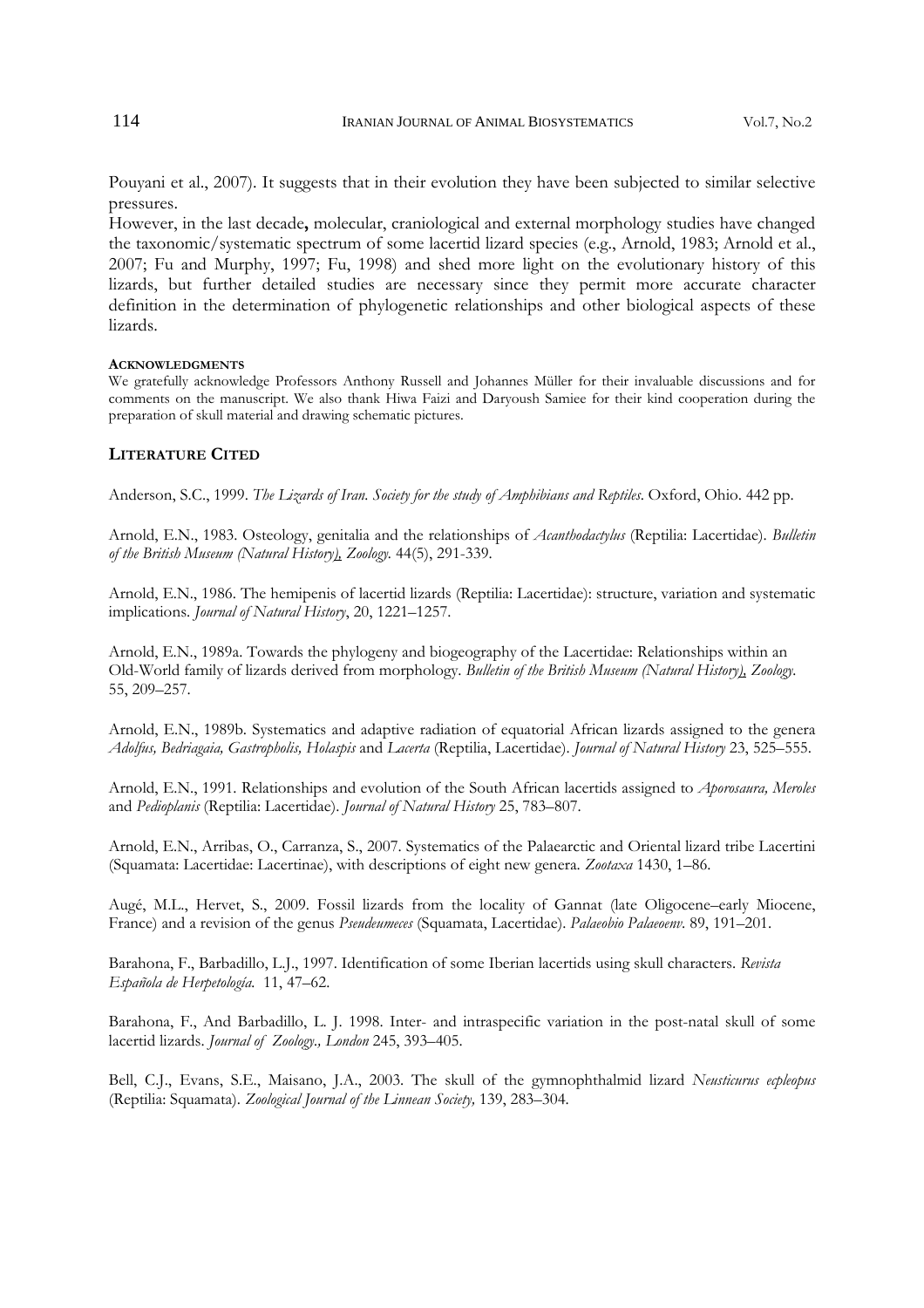Böhme, W., Zammit-Maempel. 1982. *Lacerta siculimelitensis* sp. n*.* (Sauria: Lacertidae) a giant lizard from late Pleistocene of Malta. *Amphibian-Reptilia.* 3, 257-268.

Bojanus, J., 1821. Abermals ein Wort zur Deutung der Kopfknochen;in: Oken's Isis,S.1145.

Bravo, T., 1953. *Lacerta maxima* n. sp. de la fauna continental extinguida en el Plioceno de Las Islas Canarias. Est. Geol. Lucas Mellada, 9, 7-34.

Čerňanský, A., 2010. Earliest world record of green lizards (Lacertilia, Lacertidae) from the Lower Miocene of Central Europe. *Biologia* 65/4, 737—741.

Conrad, J.L., 2008. Phylogeny and systematics of Squamata (Reptilia) based on morphology. *Bulletin of the American Museum of Natural History* 310, 1-182.

Costantini, D., Lapresa Alonso, M., Moazen, M., Bruner, E., 2010. The relationship between cephalic scales and bones in lizards: a preliminary microtomographic survey on three lacertid species. *The Anatomical record .*293, 183–194.

Davis, D.D, Gore, U.R., 1893. Clearing and staining skeletons of small vertebrates. *Field Museum of Natural History*, NO, 4.

De Beer, Gr. 1937. *The development of the vertebrate skull*. London: Oxford University Press.

El-Toubi, M.R., Soliman, M.A. 1967. Studies on the osteology of the family Lacertidae in Egypt. I, The skull. *Proceedings of the Zoological Society of London.* 2, 219–257.

Estes, R., De Queiroz, K., Gauthier, J., 1988. Phylogenetic relationships within Squamata. In: Estes R, Pregill G, eds. *Phylogenetic relationships of the lizard families: essays commemorating Charles L. Camp*. Stanford: Stanford University Press, 119–281pp.

Etherige, R., De Quieroz, K., 1988. A phylogeny of Iguanidae. In: Estes R, Pregill G, editors. Phylogenetic relationships of the lizard families. Essays commemorating Charles L. Camp. Palo Alto CA: Stanford University Press. 283–367pp.

Evans, Se., 2008. The skull of lizards and tuatara*.* In *Biology of the Reptilia, Vol.20*, *Morphology H: the skull of Lepidosauria*, Gans C, Gaunt A S, Adler K. (eds). Ithica, New York, Society for the study of Amphibians and Reptiles. pp1–344.

Evans, S.E., Barbadillo, J., 1997. Early Cretaceous lizards from Las Hoyas, Spain. *Zoological Journal of the Linnean Society,* 119, 23–49.

Fu, J., 1998. Toward the Phylogeny of the Family Lacertidae: Implications from Mitochondrial DNA 12S and 16S Gene Sequences (Reptilia: Squamata). *Molecular Phylogenetics and Evolution* 9(1), 118–130.

Fu, J. 2000. Toward the phylogeny of the family Lacertidae – Why 4708 base pairs of mtDNA sequences cannot draw the picture. *Biological Journal of the Linnean Society*, 71, 203–217.

Fu, J., Murphy, R.W., 1997. Toward the phylogeny of Caucasian rock lizards: implications from mitochondrial DNA gene sequences (Reptilia: Lacertidae). *Zoological Journal of the Linnean Society,* 121: 463–477.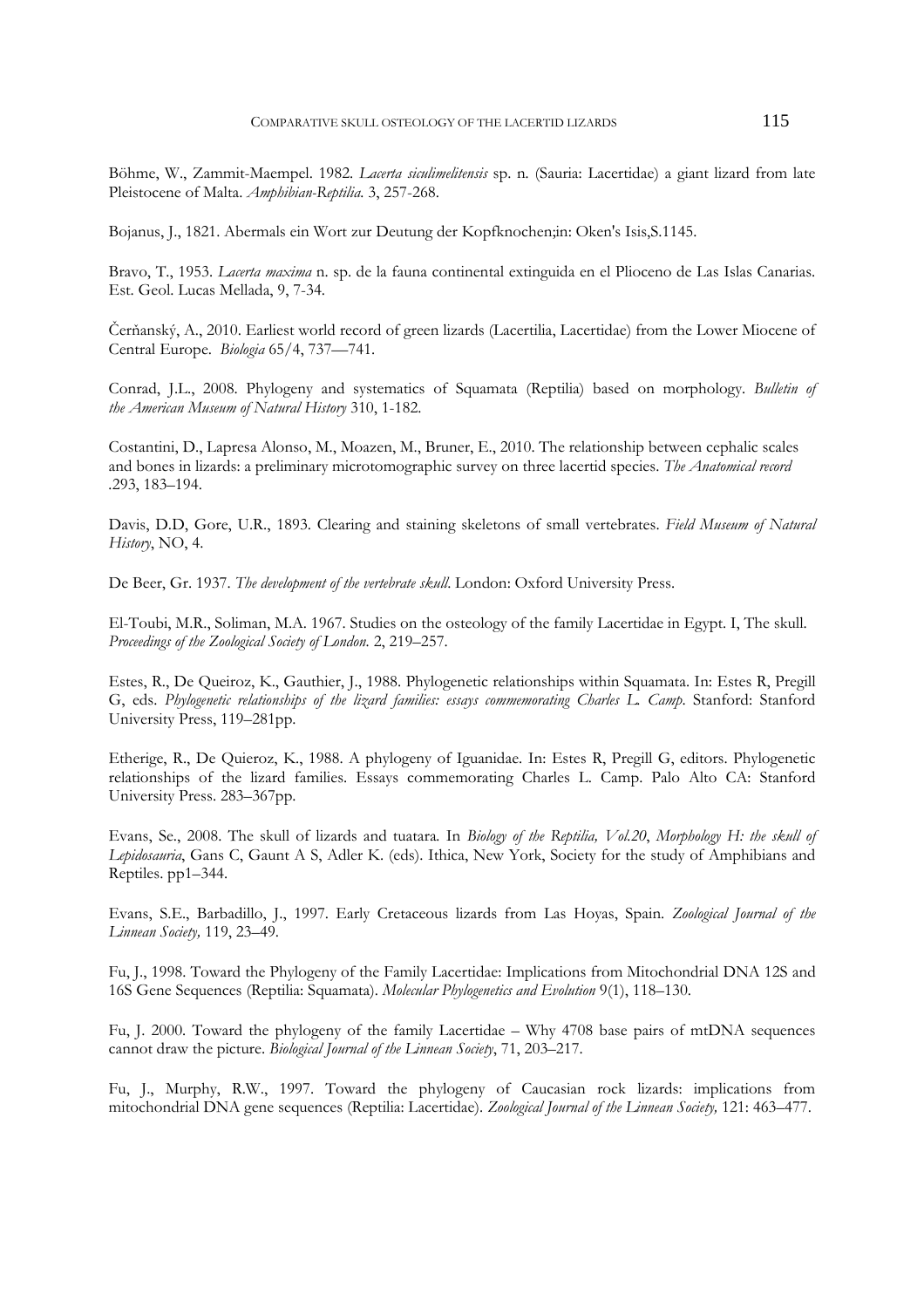Gaupp, E., 1900. Das Chondrocranium von *Lacerta agilis.* Ein Beitrag zum Vertandris des Amniotenschadels.*Anat.Hefte*., 15, 433-595.

Gaupp, E., 1906. Die Entwickelung des Kopfskelettes. In: Hertwig O, editor. *Handbuch der vergleichenden und experimentellen Entwicklungslehre der Wirbeltiere*, vol. 3. Part 2. Jena: Verlag von Gustav Fischer. p 573–873.

Goodrich, E.S., 1930. *Studies on the structure and development of Vertebrates*. London: Macmillan.

Harris, D.J., Arnold, E.N., Thomas, R.H., 1998. Relationships of lacertid lizards (Reptilia: Lacertidae) estimated from mitochondrial DNA sequences and morphology. *Proceedings of the Royal Society B*, 265, 1939- 1948.

Hipsley Ca, Himmelmann L, Metzler D, Müller J. 2009. Integration of Bayesian molecular clock methods and fossil-based soft bounds reveals early Cenozoic origin of African lacertid lizards. *BMC Evolutionary Biology* 9:151.

Jones, MEH., 2008. Skull shape and feeding strategy in *Sphenodon* and other Rhynchocephalia (Diapsida: Lepidosauria). *Journal of Morphology* 269, 945–966.

Kardong, K., 2005. *An introduction to biological evolution*. 2th edition. New York: McGraw-Hill Higher Education.

Lee, M.S.Y., Caldwell M.W., Scanlon, J.D., 1999. A second primitive marine snake: *Pachyophis woodwardi* from the Cretaceous of Bosnia-Herzegovina. *Journal of Zoology,* 248, 509-520.

Lee, M. S. Y., 2005. List of morphological characters, Squamate phylogeny, taxon sampling and data congruence. *Organisms Diversity and Evolution* (Electr. Suppl. 4, Part 1), 1-28.

Mayer, W., Benyr, G., 1994. Albumin-Evolution und Phylogenese in der Familie Lacertidae. *Annalen des Naturhistorischen Museums in Wien B* 96, 621-648.

Mayer, W., Pavlicev, M., 2007. The phylogeny of the family Lacertidae (Reptilia) based on nuclear DNA sequences: convergent adaptations to arid habitats within the subfamily Eremiainae. *Molecular Phylogenetics and Evolution* ,44, 1155-1163.

Metzger, K., 2002. Cranial kinesis in Lepidosaurs: skulls in motion. In: Aerts P, D'Aouˆ t K, Herrel A, Van Damme R, editors. Topics in functional and ecological vertebrate morphology. Maastricht: Shaker. P 15–46.

Moody, S.M., 1980. Phylogenetic and historical biogeographical relations of the genera in the family Agamidae (Reptilia: Lacertilia). Unpublished Ph.D. thesis, University of Michigan, Ann Arbor.

Müller, J., 2001. Ursprung und Verwandtschaft der Lacertiden- ein Blick auf den gegenwärtigen Kenntnisstand.-*Die Eidechse*, 12:71-79.

Müller, J., 2002. Skull osteology of *Parvilacerta parva*, a small-sized lacertid lizard from Asia Minor. *Journal of Morphology* 253, 43-50.

Oelrich, T.M., 1956. The anatomy of the head of *Ctenosaura pectinata* (Iguanidae). *Miscellaneous publications / University of Michigan, Museum of Zoology* 94, 1–122.